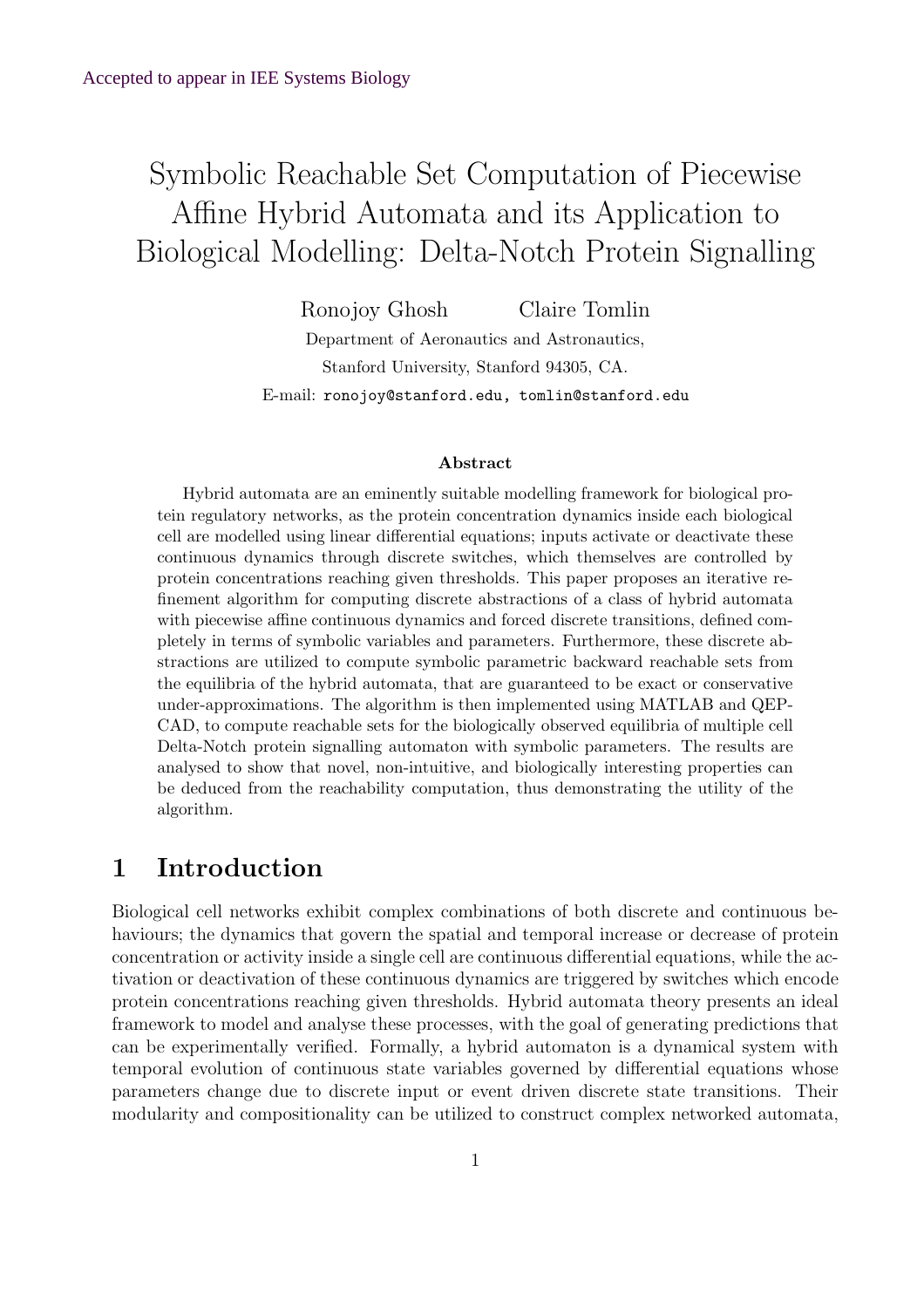thus increasing their value as a tool for modelling and analysing the vast field of biological regulatory systems.

One specific analysis problem is the focus of this paper; the computation of sets of points or regions of the state space "backward reachable" from a particular equilibrium or steady state of the hybrid automaton, which means there are trajectories that lead from those regions to the steady state. In the context of biological networks, the backward reachable sets from the equilibria of the automaton are of considerable interest, because they contain the initial conditions from which a particular biologically significant steady state is attainable. In addition, if the reachability analysis is performed on a model with symbolic parameters and rate constants, the computed reachable sets will not depend on numerical instantiations of those parameters. This is particularly important in biological systems, where the exact values of switching thresholds and chemical reaction rates might be unknown, but a range of possible values, usually expressed in terms of other symbolic constants, can be inferred. This in turn may be used to "reverse engineer" parts of a biological circuit model, by attaining through analysis parameters which are difficult or impossible to obtain experimentally.

Computing reachable sets for hybrid automata is difficult in general, due to the difficulty of representing and propagating sets in high dimensional continuous spaces. There has been a recent research focus on techniques which use approximations of various types to make the problem of computing reachable sets tractable; these include approximating the dynamics using linear hybrid automata [1, 2], and methods approximating the reachable set such as polyhedral representations [3, 4], piecewise affine systems [5], ellipsoidal approximations [6], and projections of convergent approximations [7, 8]. An interesting approach utilizing optimal control techniques has been developed by [9], which can analyse high dimensional constrained linear and piecewise affine systems. Recently, qualitative simulation models [10, 11] have been proposed to abstract continuous phase portraits of hybrid automata to simpler transition graphs, on which reachability analysis can be performed. Predicate abstraction [12, 13] and quantifier elimination [14] have been proposed for computing discrete abstractions of hybrid automata. Most of these methods suffer from one or both of two disadvantages; (a) the complexity of the computations on the hybrid automaton restricts its dimensionality, and more importantly, (b) symbolic computations are not possible. In previous work, quantifier elimination techniques have been used by the authors to compute over-approximations of the symbolic backward reachable sets for various Delta-Notch protein signalling automata [15]. In this paper, a novel algorithm is proposed that iteratively partitions the state space of a piecewise affine hybrid automaton with symbolic parameters and rate constants, to produce an abstracted discrete transition system. The proposed abstraction algorithm uses a systematic way of computing transitions and exact symbolic solutions of the continuous differential equations to iteratively refine the partitions. An under-approximate backward reachable set from the equilibria of the automaton is then computed on the discrete abstraction. Important differences between the algorithm presented here and the previous reachability analysis performed [15] are: (a) The partitioning polynomials are solutions of the continuous dynamics of the hybrid automaton, and (b) the resulting reachable set is under-approximate. The biological focus of this paper is a particular mechanism of intercellular signalling known as the Delta-Notch signalling pathway, which is used in the differentiation of cell fate during embryonic development, through lateral inhibition. The objective is to present a multi-stable hybrid automaton model with symbolic parameters, that faithfully replicates the biological dynamics of lateral inhibition in a planar cell network, and then discuss the novel algorithm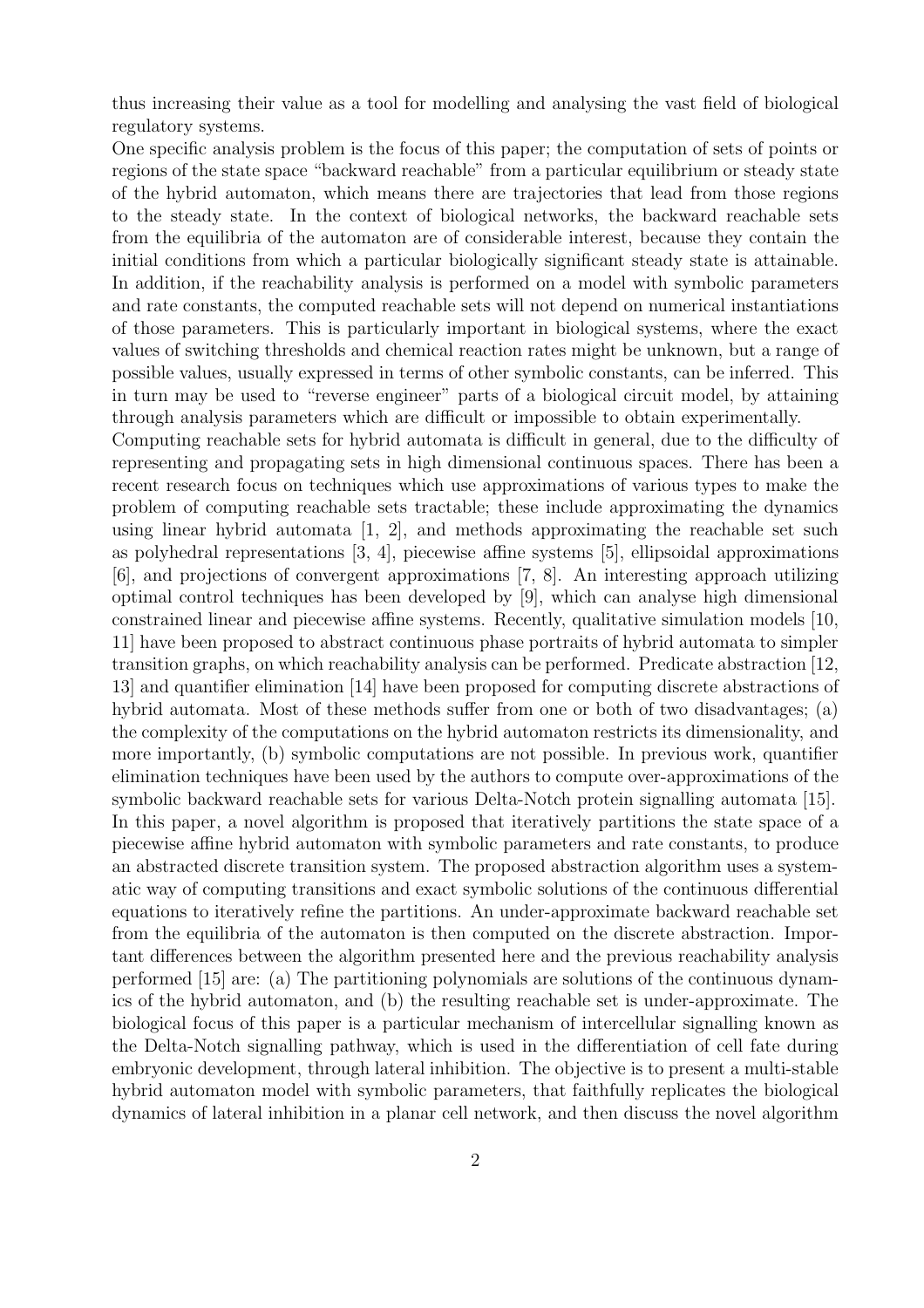to symbolically compute the regions of attraction of the steady states. The key attribute of this research effort is that both modelling and analysis is completely symbolic, i.e. none of the parameters such as protein production/activation and decay constants or switching thresholds are numerically instantiated. Rather, by doing symbolic analysis, predictions are generated that involve ratios of symbolic kinetic parameters (for example, the relative rates of production of two different proteins), resulting in a model with valid parameter ranges given in the form of constraints.

Section 2.1 describes the formal definitions of the piecewise affine hybrid automaton utilized in modelling, and the discrete transition system that it is abstracted to. In Section 2.2, the hybrid model of the Delta-Notch network is presented and its key properties summarized. In Section 3, the concepts associated with reachable set computation are defined, and in Section 4 the abstraction algorithm is described in detail. Finally, the reachable sets computed for the one, two and four cell models are presented in Section 5.

# **2 Model Development**

### **2.1 Hybrid Automata and Transition Systems**

This section formally defines a restricted class of hybrid automata that is used in the Delta-Notch model development, and for which the abstraction algorithm has been developed. This is followed by the definition of a discrete transition system that represents an abstraction of the hybrid automaton. A more general discussion related to abstractions of hybrid automata and their decidability can be found in [16].

**Definition 1** A piecewise affine hybrid automaton,  $H = (Q, X, \Sigma,Init, f, Inv, R)$ , is defined such that

- 1.  $Q = \{q_1, q_2, \ldots, q_m\}$  is the set of discrete states, or modes;
- 2.  $X \subset \mathbf{R}^n$  is the set of continuous state variables;
- 3.  $\Sigma = {\sigma_1, \sigma_2, \ldots, \sigma_m}$  is the set of discrete inputs;
- 4. Init =  $Q_0 \times X_0$  is the set of initial conditions;
- 5.  $f(q, x) = A_q x + b_q$  is the continuous vector field associated with each discrete state,<br>where  $A \in \mathbf{R}^{n \times n}$  is a diagonal matrix, and  $b \in \mathbf{R}^n$ . where  $A_q \in \mathbf{R}^{n \times n}$  is a diagonal matrix, and  $b_q \in \mathbf{R}^n$ ;
- 6.  $Inv(q) = (\bigwedge_i (p_i < 0)) \wedge (\bigwedge_j (p_j = 0)) \wedge (\bigwedge_k (p_k > 0)) \wedge (\bigwedge_l (p_l \le 0)) \wedge (\bigwedge_m (p_m \ge 0)),$ <br>where  $p_i \in P_i(q)$ ,  $p_i \in P_j(q)$ ,  $p_i \in P_j(q)$ ,  $p_i \in P_j(q)$ ,  $p_i \in P_j(q)$ , is the invariant where  $p_i \in P_{lt}(q), p_j \in P_{eq}(q), p_k \in P_{gt}(q), p_l \in P_{le}(q), p_m \in P_{ge}(q),$  is the invariant defining each discrete state.  $p_{()}: X \rightarrow \mathbf{R}$  is a polynomial;
- 7.  $R: Q \times X \times \Sigma \rightarrow 2^{Q \times X}$  is the transition map.

For this class of hybrid automata, the state transition matrix  $A<sub>q</sub>$  is restricted to be diagonal with real eigenvalues. However, the elements of  $A<sub>q</sub>$  are free to be symbolic, i.e. the eigenvalues,  $\lambda_1, \lambda_2, \ldots, \lambda_n$ , of  $A_q$  need not be numerically instantiated. The elements of vector  $b_q$  are also free to be symbolic. Constraints may be imposed on these symbolic constants to restrict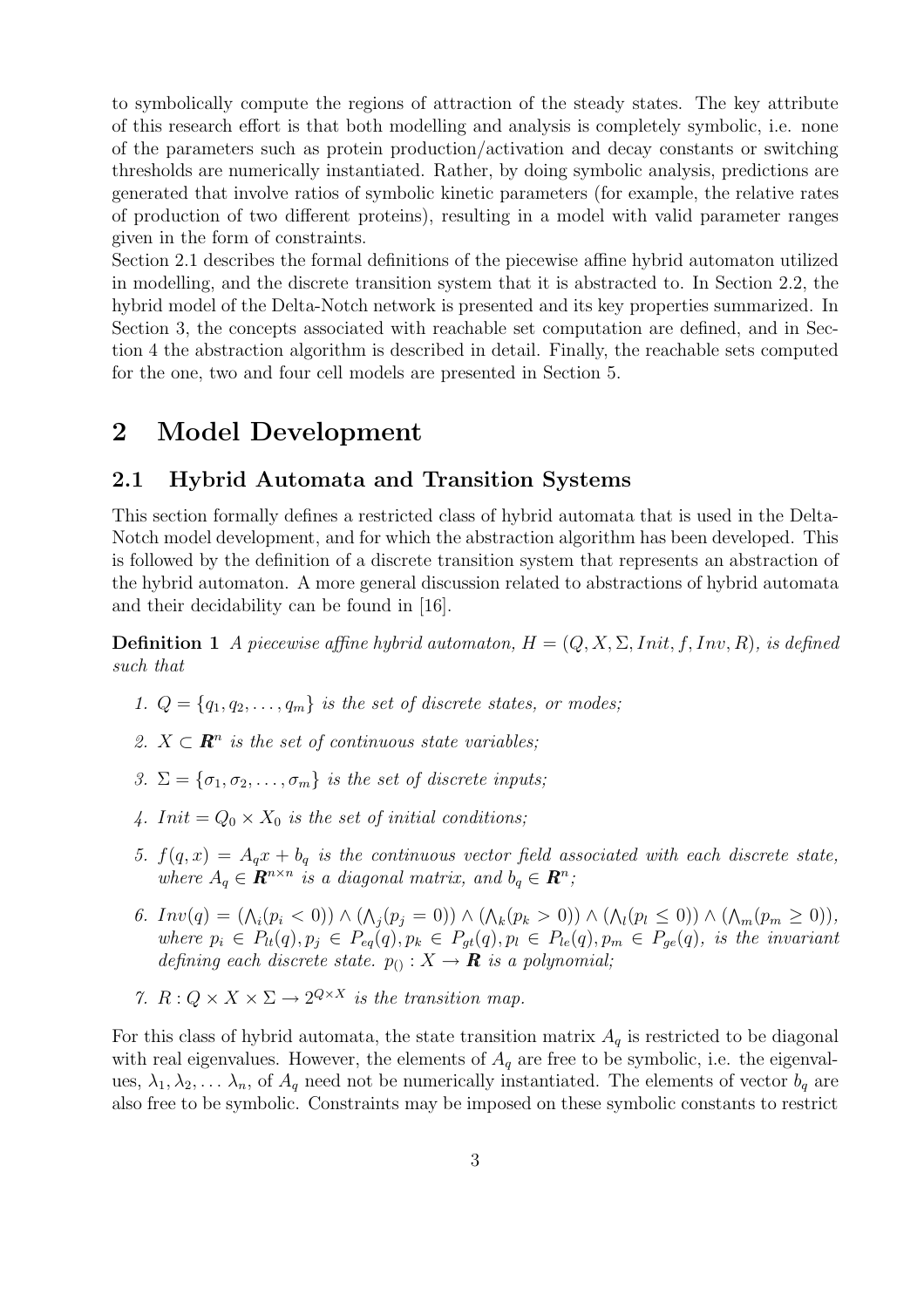the behaviour of the model. The polynomials defining the invariant of each mode, can be separated into five classes:  $P_{lt}(q)$ ,  $P_{eq}(q)$ ,  $P_{qt}(q)$ ,  $P_{le}(q)$ , and  $P_{qe}(q)$ , according to their signs in the state. For example, all polynomials  $p_i \in P_{lt}(q)$  are negative, or less than (*lt*) zero, in state q, and similar definitions hold for the other classes  $P_{eq}(q)$ , etc.  $P_{lt}(q)$ ,  $P_{eq}(q)$ , ...,  $P_{ge}(q)$ are mutually disjoint, and  $\forall q, P_{lt}(q) \cup P_{eq}(q) \cup P_{qt}(q) \cup P_{le}(q) \cup P_{ge}(q)$  is invariant. This implies that the polynomials defining each state are identical, their sign alone varies from state to state. These classes are used to determine adjacency, i.e. whether two states are geometrical neighbours in state space, in several different steps of the abstraction algorithm presented in Section 4. It should be noted that, as the abstraction procedure progresses, additional polynomials are added to the modal invariants to partition the modes. This may give rise to redundancies in the polynomials defining the modal invariants. The redundant constraints can be removed from the invariant using a decision procedure such as QEPCAD at every partitioning step. However, this is unnecessary because the adjacency check performed during transition computation will ensure that there are no transitions between non-adjacent modes, thus taking care of the redundant constraints in the invariant. In the transition map, transitions caused by the continuous flow of the automata crossing switching boundaries defined by the state invariant are called forced transitions. When a network of automata is built by composing several of them together, their discrete inputs,  $\Sigma$  are coupled to the internal state variables of other automata in the network, as will be seen in the multiple cell Delta-Notch network model in Section 2.2. In that case, the entire network behaves as an autonomous hybrid automaton, as a whole. If the assumption of zero boundary conditions, i.e. no influence from outside the network, is made then the state transitions in that automaton are all forced.

#### **Example**

To illustrate the definition of the invariant, consider the example of a hybrid automaton with two continuous state variables,  $x_1$  and  $x_2$ , and two discrete states (or modes),  $q_1$  and  $q_2$ . The state space of this automaton is two dimensional and the geometrical interpretation of modal invariants can be visualized directly (Figure 1).

Discrete states  $q_1$  and  $q_2$  are defined by assigning signs to the polynomials  $x_1 + a_i x_2 + b_i$ ,  $i =$ 1... 5, i.e. the invariant defining  $q_1$  is  $x_1 + a_1x_2 + b_1 < 0 \wedge x_1 + a_2x_2 + b_2 \ge 0 \wedge x_1 + a_3x_2 + b_3$  $0 \wedge x_1 + a_4x_2 + b_4 < 0 \wedge x_1 + a_5x_2 + b_5 \geq 0$ . Each of the sets  $P_{lt}(q_1), P_{eq}(q_1), \ldots, P_{ge}(q_1)$ are lists that can now be populated by polynomial expressions according to what sign they had in the invariant of  $q_1$ . Therefore, it can be seen that  $P_{lt}(q_1) = \{x_1 + a_1x_2 + b_1, x_1 + b_2x_2 + b_3\}$  $a_3x_2 + b_3$ ,  $x_1 + a_4x_2 + b_4$  and  $P_{ge}(q_1) = \{x_1 + a_2x_2 + b_2, x_1 + a_5x_2 + b_5\}$ , and the others are empty,  $P_{eq}(q_1) = P_{gt}(q_1) = P_{le}(q_1) = \emptyset$ . Similarly, for state  $q_2$ , the lists of polynomials are  $P_{lt}(q_2) = \{x_1 + a_1x_2 + b_1, x_1 + a_4x_2 + b_4\}, P_{ge}(q_2) = \{x_1 + a_2x_2 + b_2, x_1 + a_3x_2 + b_3, x_1 + a_5x_2 + b_5\},$ and  $P_{eq}(q_2) = P_{qt}(q_2) = P_{le}(q_2) = \emptyset$ . As previously mentioned, these lists are used to determine whether two discrete states are geometrically next to each other in continuous state space. In the example, the polynomial expression  $x_1 + a_3x_2 + b_3$  has different signs in the two states, it is an element of  $P_{lt}(q_1)$ , but is also a member of  $P_{qe}(q_2)$ . This implies that the sign change occurs at the boundary  $x_1 + a_3x_2 + b_3 = 0$ , which is part of  $q_2$  and that the two discrete states  $q_1$  and  $q_2$  are geometrically contiguous or adjacent, as can be seen in Figure 1. This test can be performed automatically and efficiently for high dimensional hybrid automata to check adjacency.

**Definition 2** A finite discrete transition system,  $T = (Q, \Sigma, \rightarrow, Q_0, Q_F)$ , is defined such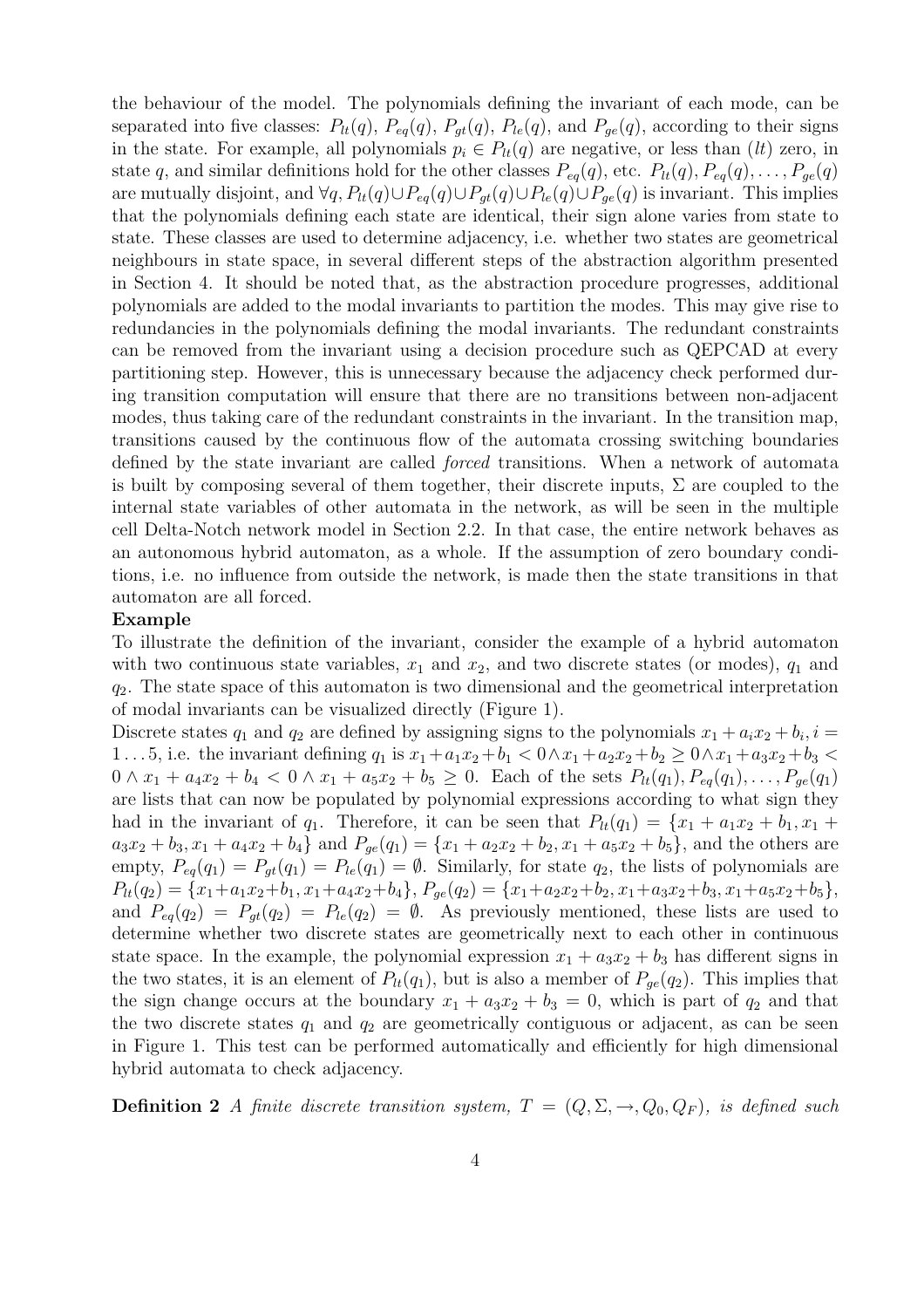

Figure 1: Continuous state space with geometrical representations of polynomial modal invariants of a two dimensional hybrid automaton.

that

- 1.  $Q = \{q_1, q_2, ..., q_n\}$  is a set of states;
- 2.  $\Sigma = {\sigma_1, \sigma_2, \ldots, \sigma_N}$  is a set of events;
- 3.  $\rightarrow \subseteq Q \times \Sigma \times Q$  is a transition relation:
- 4.  $Q_0 \subset Q$  is the set of initial states;
- 5.  $Q_F \subset Q$  is the set of final states.

The transition system  $T$  can be thought of as a graph with directed edges denoting transitions between nodes that are representations of the states  $q \in Q$ . The transition system is finite if the cardinality of Q is finite, and it is *deadlock free* if for every state  $q \in Q$ , there exists a state  $q' \in Q$  and an event sigma  $\in \Sigma$  such that  $q \stackrel{\sigma}{\rightarrow} q'$ . Additionally, the transition system is<br>live if for each state  $q \in Q$  transition  $q \stackrel{\sigma}{\rightarrow} q'$  is eventually taken. A dual representation of a live if for each state  $q \in Q$ , transition  $q \stackrel{\sigma}{\rightarrow} q'$  is eventually taken. A dual representation of a<br>finite transition system is an adjacency matrix  $A \in \{0, 1\}^{n \times n}$  where  $i \in 1, 2, \ldots, n$  represents finite transition system is an adjacency matrix  $A \in \{0,1\}^{n \times n}$ , where  $i \in 1, 2, \ldots, n$  represents a discrete state. In the adjacency matrix,  $a_{i,j} \in A : a = 1$  means that a transition  $q_i \to q_j$ exists, and  $a_{i,j} = 0$  means no transition exists from  $q_i$  to  $q_j$ . Note that the event  $\sigma$ , which triggers a transition, is not relevant here and has been dropped from the transition relation. The final states,  $q \in Q_F$ , of the transition system are states that have no transitions out of them, i.e. in the adjacency matrix,  $\forall j$ ,  $a_{final\_state,j} = 0$ .

The hybrid automaton  $H$  can be abstracted to the discrete transition system  $T$  by removing the temporal evolution of continuous state variables within each discrete state, but preserving the transitions from one discrete state to another. The set of events  $\Sigma$  of the transition system T then correspond to transitions relations encoded in the transition map R of the hybrid automaton H.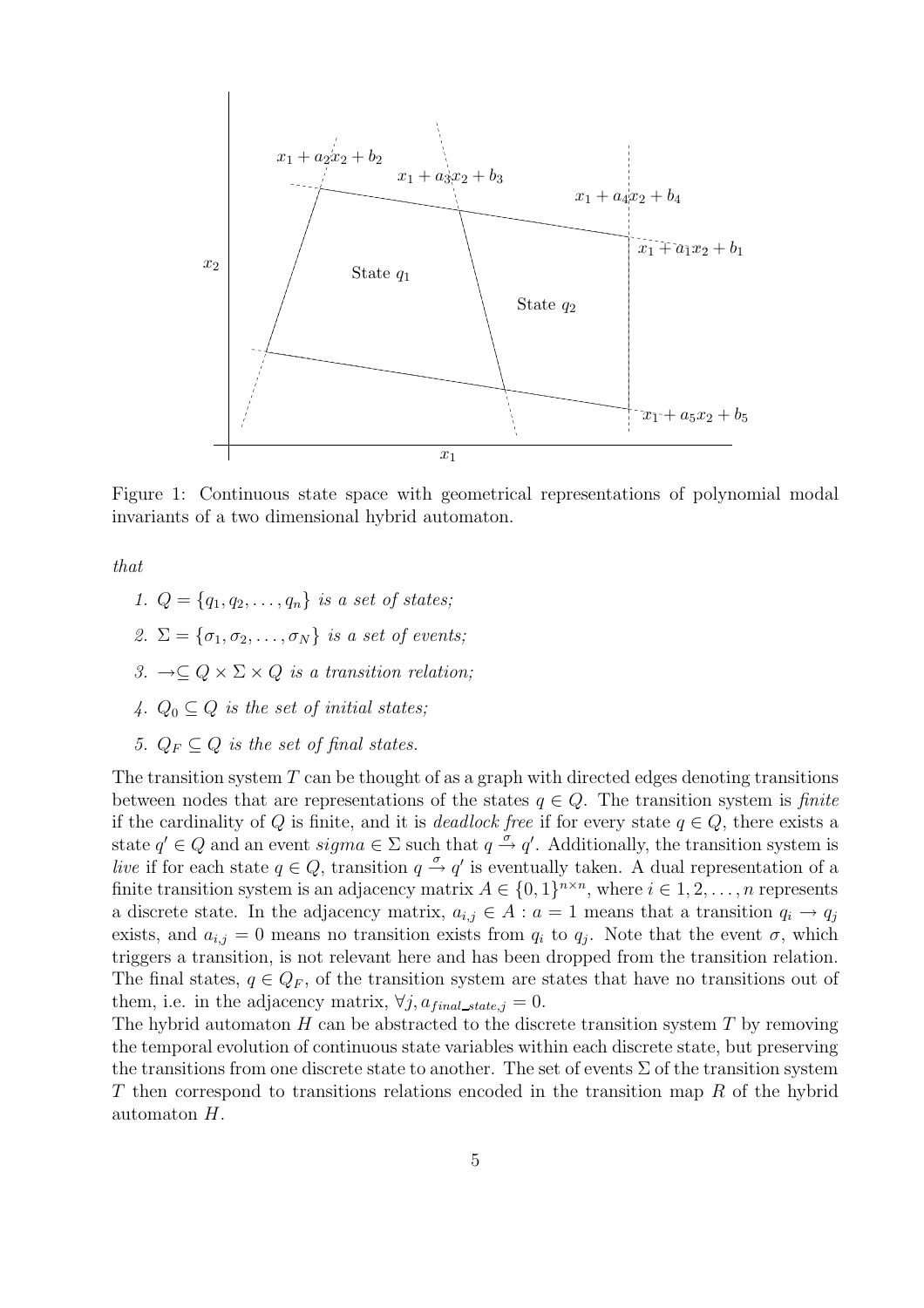#### **Nondeterminism**

The piecewise affine hybrid automaton defined in this section is deterministic, in the sense that given an initial condition, the numerical value of the constants in the modal invariants and differential equations in each mode, and the values of the discrete inputs, the exact trajectory of the continuous state variables, as well as the sequence of mode transitions, is unique. However, for computing the evolution of regions of the continuous states space, for example, finding all initial conditions that converge to a specific steady state, it is computationally more attractive to study the hybrid automaton as an abstracted discrete state transition system. The temporal evolution of the continuous state variables is abstracted away, resulting in a transition system with discrete states (that are the same as the discrete states of the hybrid automaton) connected by transitions triggered by the set of events  $\Sigma$ . The abstraction of the piecewise affine hybrid automaton described above may give rise to nondeterminism in the abstracted discrete transition system. This is because the discrete states of the hybrid automaton are regions in state space, inside which trajectories starting from different points may exit the state through different boundaries. Therefore, the discrete states may have more than one transition out of them. The abstraction algorithm proposed in this paper attempts to eliminate, or at least reduce, the nondeterminism in the abstracted system by iteratively partitioning the discrete states such that each new discrete state has

exactly one transition out of it. An important quantity that will be used extensively in the abstraction algorithm is the Lie derivative of a scalar quantity along the flow of a vector field. This is formally defined as follows:

**Definition 3** The Lie derivative a smooth scalar function  $V : \mathbf{R}^n \to \mathbf{R}$ , with respect to a smooth vector field  $f : \mathbf{R}^n \to \mathbf{R}^n$  is defined as  $L_xV = \frac{\partial V}{\partial x}f(x)$ smooth vector field  $f : \mathbf{R}^n \to \mathbf{R}^n$ , is defined as  $L_f V = \frac{\partial V}{\partial x} f(x)$ .

The sign of the Lie derivative is useful in determining the direction of flow of the vector field f, a property that is used in computing transitions in the abstraction algorithm in Section 4.

### **2.2 Hybrid Automaton Model for Delta-Notch Signaling**

The Delta-Notch protein signaling mechanism has been identified as a key player in several different development processes, including pattern formation due to lateral inhibition [17], and is conserved across a broad spectrum of organisms. To model the regulation of intracellular Delta and Notch protein concentrations through the feedback network, experimentally observed rules governing the biological phenomenon have to be implemented. First, cells have to be in direct contact for Delta-Notch signaling to occur. This implies that a cell is directly affected by, and directly affects in turn, only immediate neighbours. Second, Notch production is turned on by high Delta levels in the immediate neighbourhood of the cell and Delta production is switched on by low Notch concentrations in the same cell. Third, at steady state, a cell with high Delta levels must have low Notch level and vice versa. Finally, both Delta and Notch protein concentrations decay exponentially. In the model, the cells are assumed to be hexagonal close packed, i.e. each cell has six neighbours in contact with it (Figure 2(a)). An influence diagram showing the signaling network is shown in Figure 2(b).

Each biological cell is modelled as a four state piecewise affine hybrid automaton. The four states capture the property that Notch and Delta protein production can be individually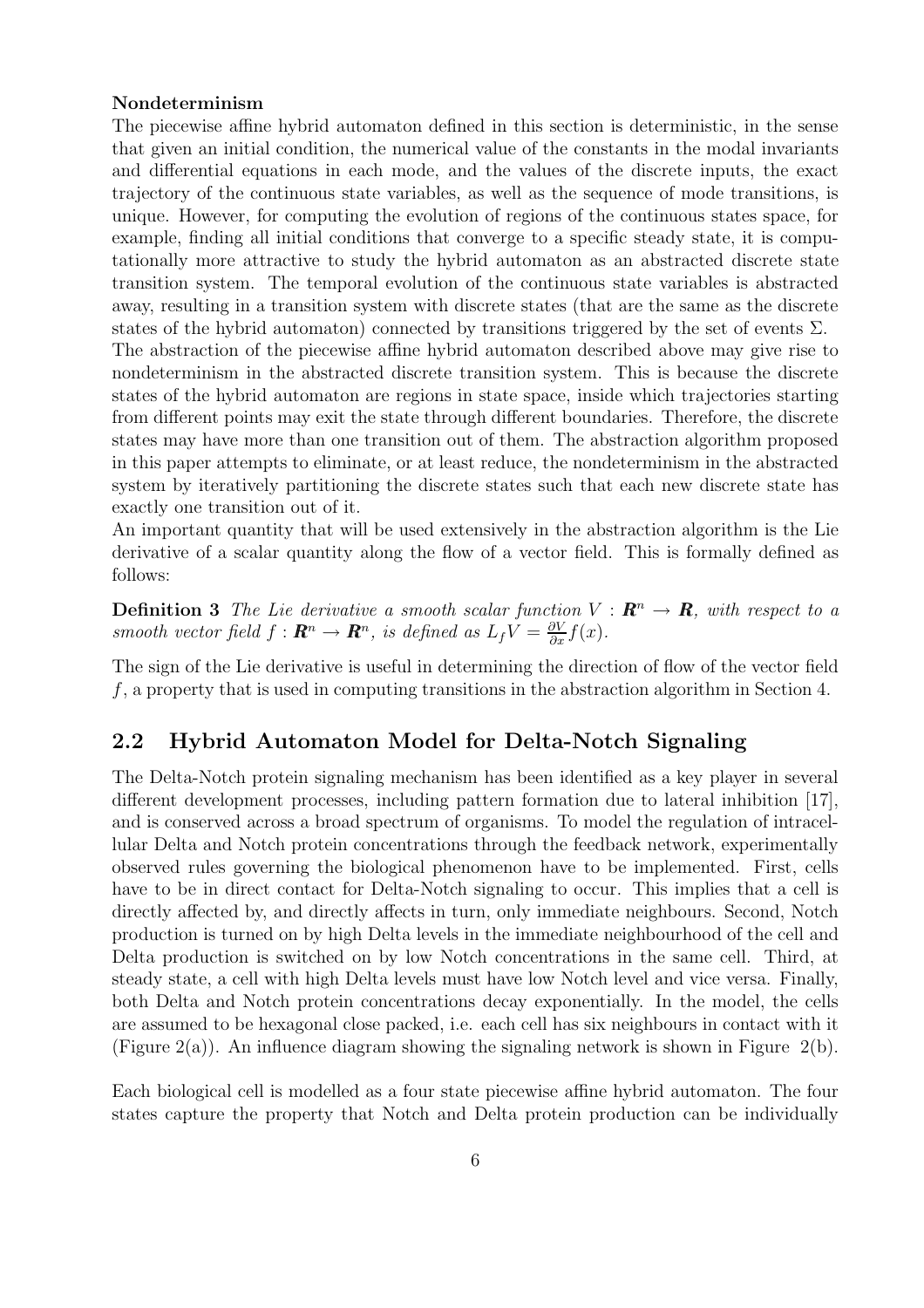

Figure 2: (a) Hexagonal close-packed layout scheme for cells in two dimensional arrays. (b) Influence diagram for Delta-Notch protein signaling network.

switched on or off at any given time. It is assumed that there is no command-actuation delay in the mode switching. The formal definition of the hybrid automaton is given by:

$$
H_{one\text{cell}} = (Q, X, \Sigma,Init, f, Inv, R)
$$
  
\n
$$
Q = \{q_1, q_2, q_3, q_4\}
$$
  
\n
$$
X = (x_1, x_2)^T \in \mathbb{R}^2
$$
  
\n
$$
\Sigma = \left\{u_N = \sum_{i=1}^6 x_{Delta,i}\right\}
$$
  
\n
$$
Init = Q \times \left\{X \subset \mathbb{R}^2 : x_1, x_2 > 0\right\}
$$
  
\n
$$
f(q, x) = \begin{cases} \left[-\lambda_D x_1; -\lambda_N x_2\right]^T & \text{if } q = q_1\\ \left[R_D - \lambda_D x_1; -\lambda_N x_2\right]^T & \text{if } q = q_2\\ \left[-\lambda_D x_1; R_N - \lambda_N x_2\right]^T & \text{if } q = q_3\\ \left[R_D - \lambda_D x_1; R_N - \lambda_N x_2\right]^T & \text{if } q = q_4\\ \left[R_D - \lambda_D x_1; R_N - \lambda_N x_2\right]^T & \text{if } q = q_4\\ \left[R_D - \lambda_D x_1; R_N - \lambda_N x_2\right]^T & \text{if } q = q_4\\ \left[I_{q_3}, \{-x_2 < h_D, u_N \ge h_N\right\} \cup \{q_2, \{-x_2 \ge h_D, u_N \ge h_N\}\right] \end{cases}
$$

where,  $x_1$  and  $x_2$ : Delta and Notch protein concentrations, respectively, in a cell;  $x_{Delta,i}$ : Delta protein concentration in  $i^{\text{th}}$  neighbouring cell;  $\lambda_D$  and  $\lambda_N$ : Delta and Notch protein<br>decay constants respectively:  $B_D$  and  $B_N$ : constant Delta and Notch protein production decay constants respectively;  $R_D$  and  $R_N$ : constant Delta and Notch protein production rates, respectively;  $h_D$  and  $h_N$ : switching thresholds for Delta and Notch protein production, respectively. The switching thresholds  $h_D$  and  $h_N$  are unknown and possible ranges for them have been derived by the authors [18] using equilibrium analysis.

In the single cell,  $x_{Delta,i} = 0, \forall i \in \{1, \ldots 6\}$ , as there are no neighbours whose Delta protein levels can be sensed. The inputs  $u_D$  and  $u_N$  are the physical realization of the protein regulatory properties in the model outlined before. The two cell hybrid automaton  $H_{two\_cell}$ is the composition of two single cell automata, to form a model with four continuous states  $(x_1,...,x_4)$  and sixteen discrete modes. Here,  $u_N \neq 0$  for each of the two cells, and thus the Delta level of each cell is communicated to its neighbour to control Notch production. Modeling the full two dimensional layer of cells involves composing several single cell hybrid automata, with the coupling through the input functions as described above. It should be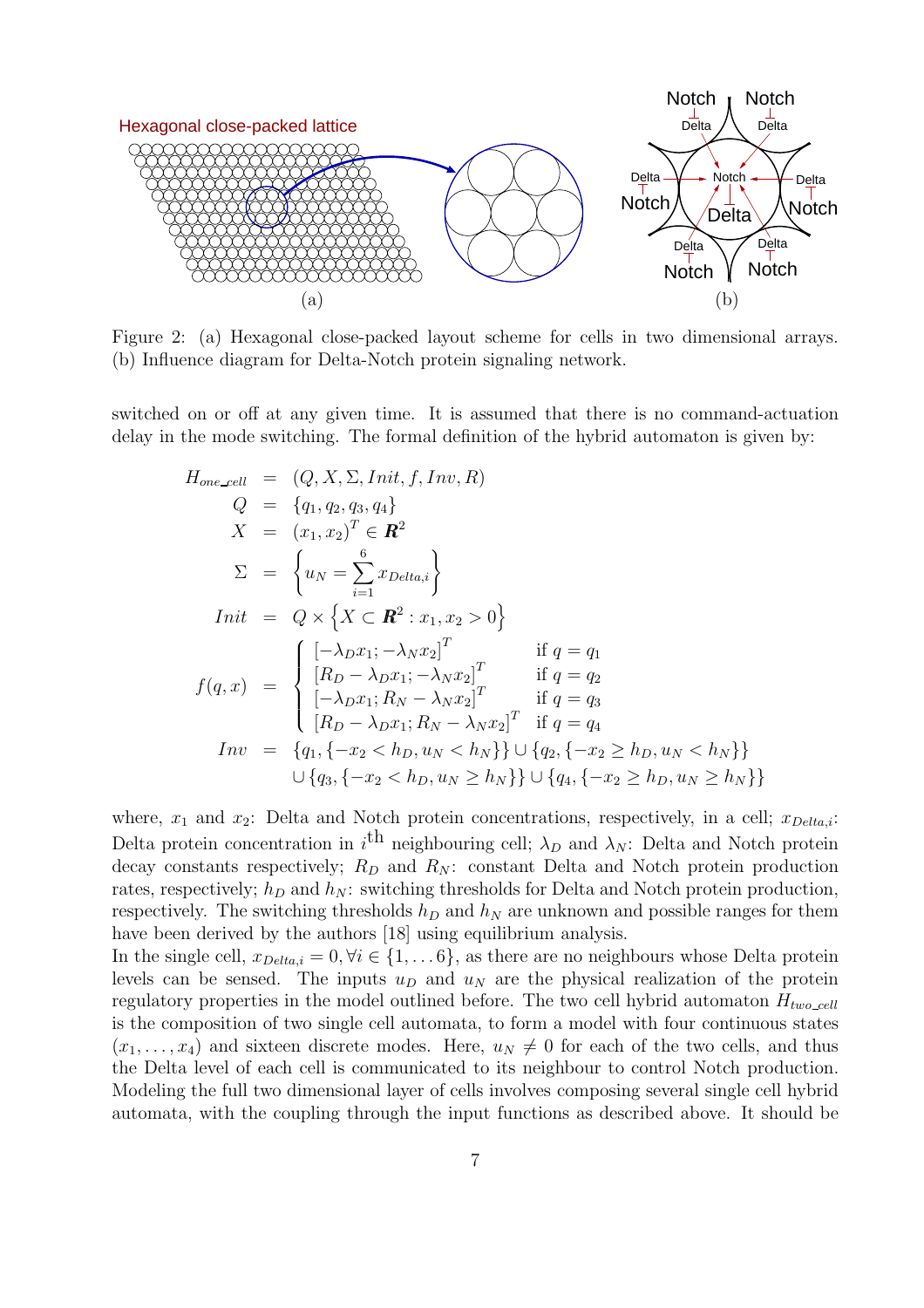noted that the multiple cell models developed above fall in the class of restricted hybrid automata defined in Section 2.1.

### **2.3 Equilibrium Analysis**

The hybrid automata models described in the previous section have, in general, multiple steady states. The continuous dynamics in each discrete state, described by a system of differential equations, has a locally stable equilibrium point. However, not all the possible equilibria are compatible with biologically observed steady state lateral inhibitory patterning phenotypes, which follow the following rules:

- 1. No two cells with high Delta protein concentrations can lie next to each other.
- 2. A cell with high Notch protein concentration must have at least one neighbour with high Delta protein concentration.
- 3. A cell with high Delta protein concentration has low Notch protein concentration and vice versa.

This implies that the model parameters have to be systematically constrained so that a network of arbitrary size has only the biologically observed steady states and none others. This is achieved through equilibrium analysis, i.e. by examining the conditions necessary for a particular equilibrium in a discrete state to exist. Both the single and two cell hybrid automata have been analysed by the authors [18], to obtain constraints on the ranges of the protein kinetic parameters and switching thresholds for biologically feasible equilibria to exist, given by:

$$
h_D, h_N: -\frac{R_N}{\lambda_N} < h_N \le 0 \land 0 < h_N \le \frac{R_D}{\lambda_D}
$$

The constraints are the same for both the single and two cell automata, and similar constraints have been computed for larger cell networks. It leads to the conclusion that those constraints depend only on the number of neighbours a cell has. Since the maximum number of neighbours that it can have in a hexagonal close packed planar network is six, therefore the constraints are network size independent for networks larger than nine cells. In summary, the important properties of the hybrid automaton model of Delta-Notch protein signaling are:

- 1. The continuous dynamics in each discrete mode is given by a diagonal state transition matrix (corresponding to the protein constitutive decay), and a constant input vector (corresponding to the constant protein productions). The modal invariants are simple polynomial functions of the continuous state variables, and the automaton is deterministic.
- 2. Discrete state transitions are only triggered by the continuous flow crossing a switching hyperplane, i.e. there are no discrete transitions accompanied by a continuous state reset, and no discrete jumps out from the interior of a mode. Hence the trajectories of the system are continuous, though not necessarily smooth.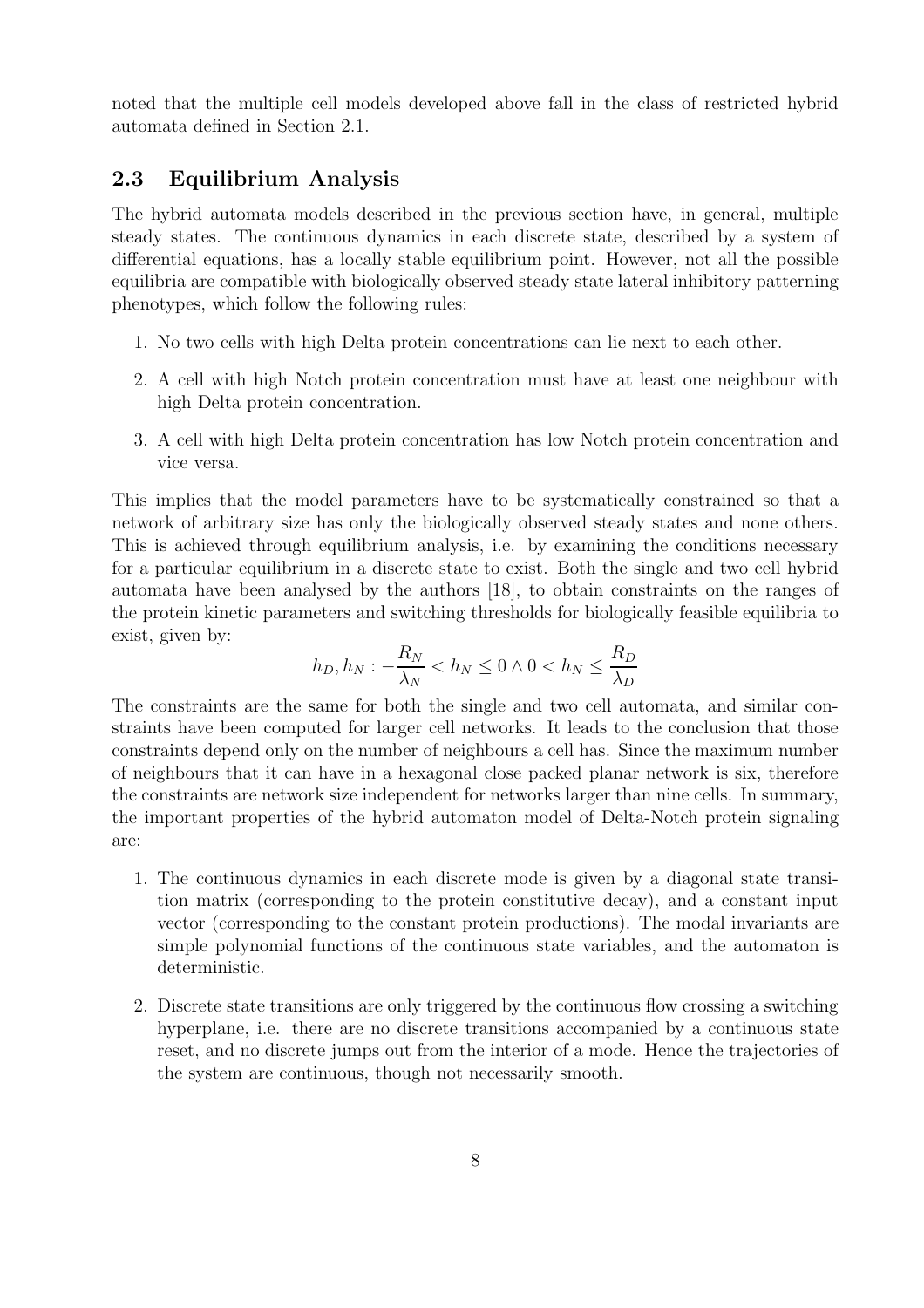- 3. The number of discrete states that contain equilibria are finite and enumerable, and the equilibria are in the interior of each state. Moreover, equilibrium analysis [18] has shown that additional constraints on the system parameters (rate constants and switching thresholds) can restrict the existence of equilibria to biologically feasible modes.
- 4. The system is live, i.e. forced transitions exist for all states that do not contain equilibria.

# **3 Reachability**

The fundamental goal of this work is to find initial conditions on the cellular protein concentration or activity, from which a particular biological steady state is achievable. In control theoretic terms, this is equivalent to identifying exact regions of attraction of the multiple stable equilibria of the hybrid automaton model. Since computing symbolically on that model directly is infeasible, the abstraction process proposed in this paper converts the hybrid automaton into a discrete transition system that preserves the transition structure while abstracting away the continuous dynamics. To better understand the computation of the region of attraction, the concept of reachability is now introduced. All notation regarding sets and variables refer to the hybrid automaton and transition system defined in Section 2.1.

**Definition 4** A state  $\hat{q} \in Q$ , of a transition system (that may be a hybrid automator H or a discrete transition system  $T$ ), is said to be reachable from another state  $q$  if there exists a finite sequence of transitions  $q \stackrel{\sigma_1}{\rightarrow} q_1 \stackrel{\sigma_2}{\rightarrow} \cdots \stackrel{\sigma_N}{\rightarrow} \hat{q}$ , from initial state q to state  $\hat{q}$ . The state q is said to be backward reachable from the state  $\hat{q}$ is said to be backward reachable from the state  $\hat{q}$ .

Extending this definition to sets of states, a region  $P \subseteq Q$  of the hybrid automaton H or discrete transition system T, is *backward reachable* from a state  $q \in Q$ , if there exist sequences of transitions leading from  $P$  to  $q$ . It can be shown that, for a piecewise affine hybrid automaton H with diagonal state transition matrices that conforms to the definition in Section 2.1, continuous flow in the discrete states containing stable equilibria does not cross the boundaries of the state and exit the state. This means that the equilibria-containing states have no forced transitions out of them, i.e. once the automaton has entered one of those states it will stay in that state and converge to the stable equilibrium contained within. If the hybrid automaton  $H$  is abstracted to the discrete transition system  $T$ , these equilibrium-containing states are then abstracted to the states in the set of final states  $Q_F$ , which, by definition, have no transitions out of them.

For a final state  $q \in Q_F$ , the region P is *uniquely* backward reachable from state q if all sequences of transitions from  $P$  terminate only in the state  $q$ . The regions of attraction of the steady states of the hybrid automaton therefore correspond to the uniquely backward reachable sets for the final states of the abstracted discrete transition system. Hence, the problem of computing the regions of attraction of the hybrid automaton is transformed to the problem of computing uniquely backward reachable sets for the abstracted transition system.

It follows that the accuracy of the computed backward reachable set depends critically on the granularity of the abstraction. The finer the abstraction, the better the accuracy of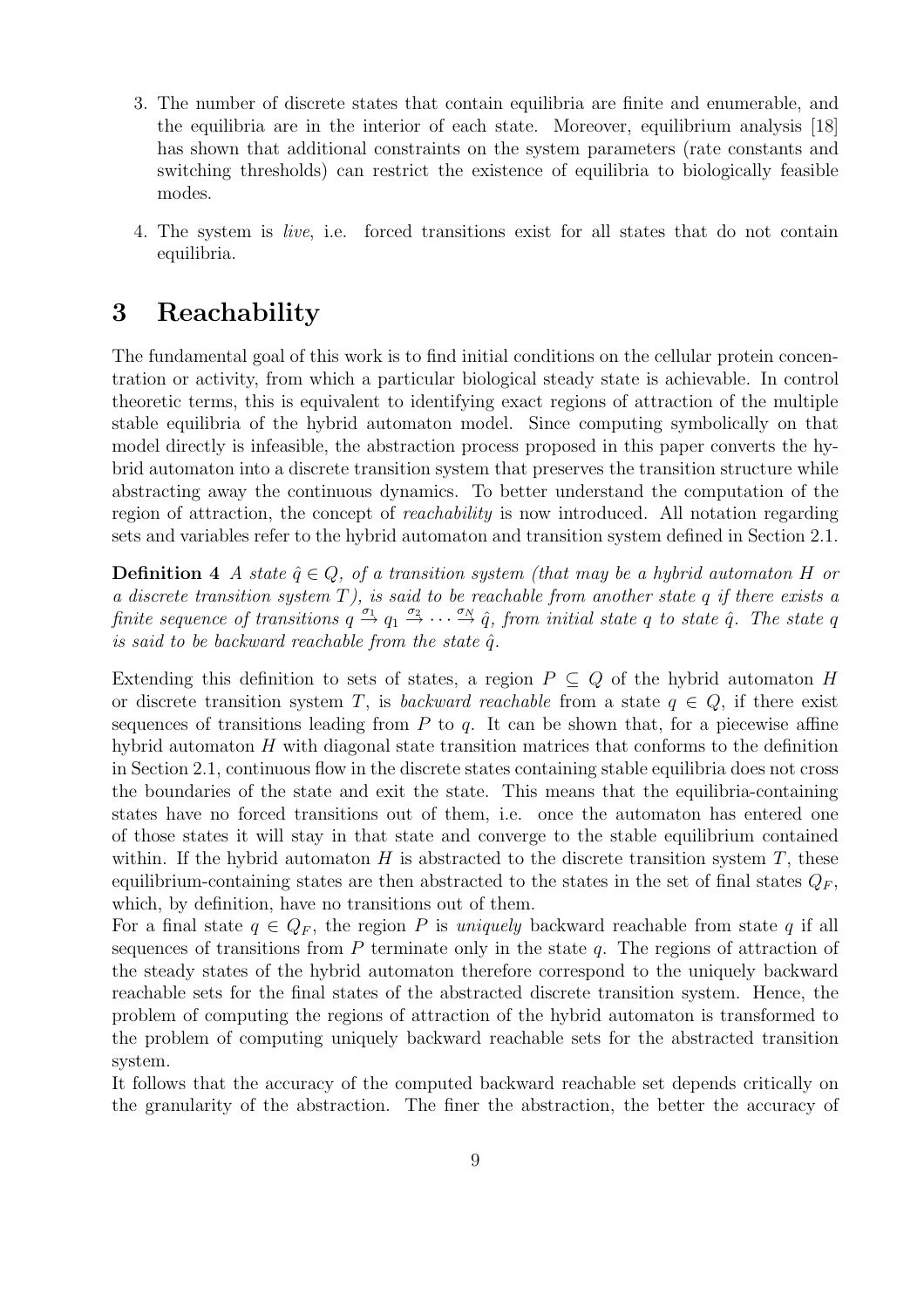the reachable set. If the abstraction algorithm results in a completely deterministic discrete transition system then the computed uniquely backward reachable set is exactly equal to the region of attraction for a particular steady state. Even when such a fine partition cannot be computed, because of decidability issues, using the proposed algorithm in this paper, it is possible to construct a "best possible" abstraction that is partially deterministic and partially nondeterministic, from which an under-approximation of the backward reachable sets from the equilibria can be determined.

# **4 Algorithm**

This section describes, in detail, the partitioning algorithm developed to iteratively refine an initial coarse partition of the state space of a hybrid automaton. This algorithm is applicable to the restricted class of hybrid automata defined in Section 2.1, and the multiple cell Delta-Notch model developed in Section 2.2 is a perfect candidate for its application. The novelty of this algorithm lies in that it uses the concept of Lie derivatives to systematically compute transitions between the refined partitions and then iteratively computes subdividing partitions that are solutions of the governing differential equations in a discrete state of the hybrid automaton.

### **Algorithm 1: Partitioning Algorithm**

**Input:** A hybrid automaton  $H = (Q, X, \Sigma, Init, f, Inv, R)$ , with restrictions **Output:** A discrete transition system  $T = (Q_T, \Sigma_T, \rightarrow, Q_{T,0}, Q_{T,F})$ **Step 1 foreach**  $q \in Q$ , such that  $P_{le}(q) \neq \emptyset$  or  $P_{ge}(q) \neq \emptyset$ **define**  $q_1, q_2$ , such that  $f(q_1, x) = f(q_2, x) = f(q, x)$ , and  $Inv(q_1): P_{lt}(q_1) = P_{lt}(q) \cup P_{le}(q), P_{eq}(q_1) = P_{eq}(q), P_{gt}(q_1) = P_{gt}(q) \cup P_{ge}(q), P_{le}(q_1) = P_{qe}(q_1) = \emptyset$  $P_{ge}(q_1) = \emptyset$ <br>*Inv(as)* : *Ps*  $Inv(q_2): P_{lt}(q_2) = P_{lt}(q), P_{eq}(q_2) = P_{eq}(q) \cup P_{le}(q) \cup P_{ge}(q), P_{gt}(q_2) = P_{gt}(q), P_{le}(q_2) = P_{gt}(q)$  $P_{qe}(q_2) = \emptyset$ **refine**  $Q = (Q \setminus \{q\}) \cup \{q_1, q_2\}$ 

**Step 1** The initial partition of the hybrid automaton is the partition induced by the switching surfaces and modal invariants of the system. The first step of the algorithm is to separate the interiors of the partitioned states from the boundaries, thus dividing the states into two classes, those that are defined by strict inequalities (i.e., interiors) and those that are defined by at least one equality (i.e., boundaries).

The initial separation of boundary and interior states is useful because it immediately returns a list of all the states adjacent to a particular state. In terms of implementation, this is useful because it allows transition checking only between adjacent states. This is possible because, for the type of automata under study, all transitions occur through the boundaries as a result of the continuous vector flow. Therefore, ensuring that transitions occur only between adjacent states is crucial. Figure  $3(a)$  shows an example of a two dimensional hybrid automaton with the invariants defining the discrete states and appropriate continuous vector fields in each discrete state. In Figure 3(b), each discrete state is further partitioned into an interior and several boundaries.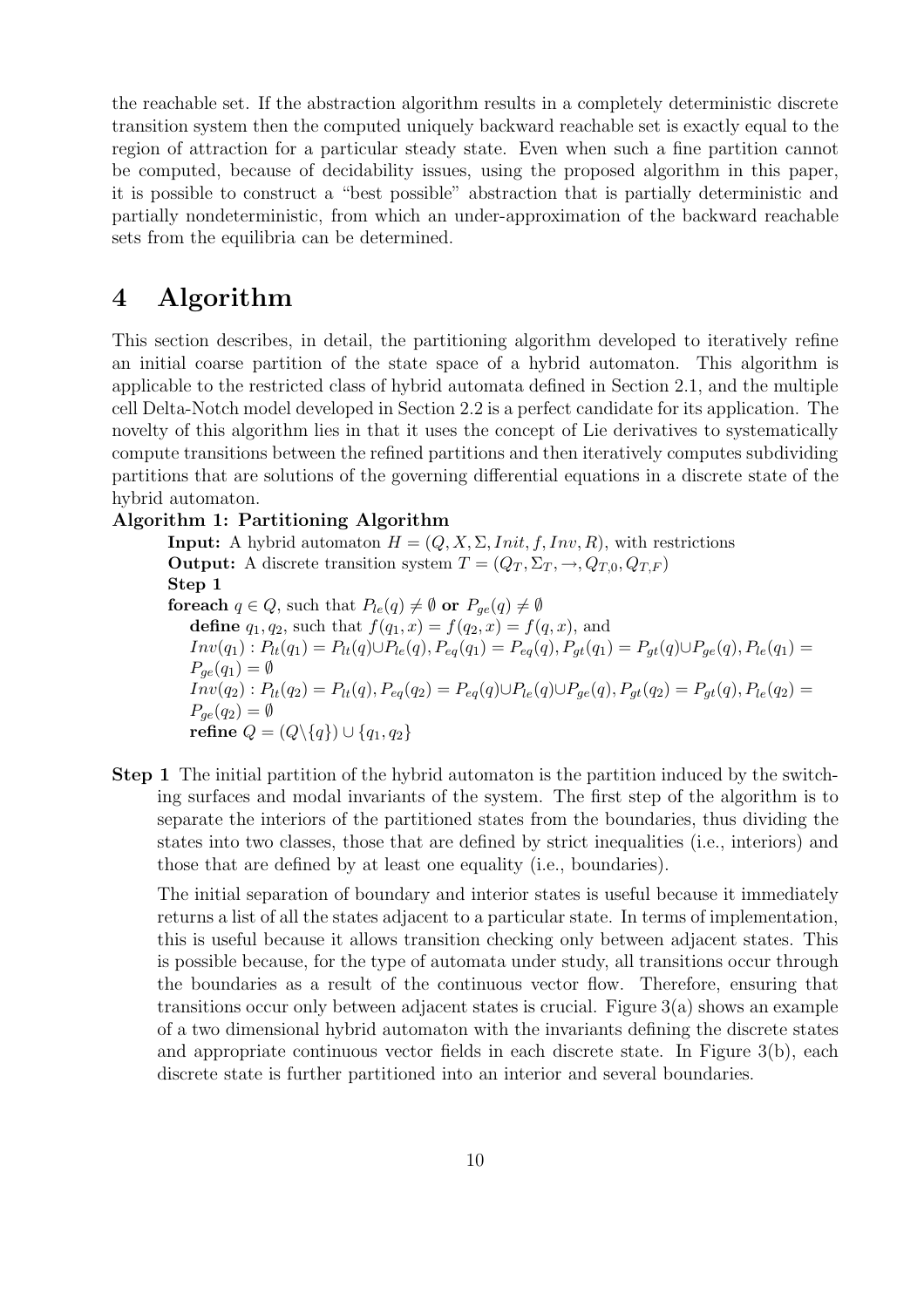

Figure 3: (a) Phase portrait of a hybrid automaton showing system dynamics and discrete state partitions. (b) States partitioned into boundary (switching surface) and interior.

#### **Step 2**

**foreach**  $q, q_1 \in Q$ , such that  $P_{eq}(q) = \emptyset$ ,  $P_{eq}(q_1) \neq \emptyset$ , and  $(P_{lt}(q) \cap P_{qt}(q_1)) =$  $(P_{at}(q) \cap P_{lt}(q_1)) = \emptyset$ **if**  $\forall p_i \in (P_{lt}(q) \cap P_{eq}(q_1)), L_q(p_i)|_{Inv(q_1)} > 0$  and  $\forall p_j \in (P_{gt}(q) \cap P_{eq}(q_1)), L_q(p_j)|_{Inv(q_1)} <$ 0, where  $L_q(p_0)|_{Inv(q_1)}$  is the Lie derivative of  $p_0$ , w.r.t.  $f(q, x)$ , evaluated on *Inv* $(q_1)$  **then**  $R(q) \rightarrow q_1$ **foreach**  $q, q_1 \in Q : q \neq q_1$ , such that  $P_{eq}(q) \neq \emptyset$ ,  $(P_{eq}(q) \subset P_{eq}(q_1)) \vee (P_{eq}(q_1) \subset P_{eq}(q_2))$  $P_{eq}(q)$ , and  $(P_{lt}(q) \cap P_{gt}(q_1)) = (P_{gt}(q) \cap P_{lt}(q_1)) = \emptyset$ **if**  $\forall p_i \in (P_{eq}(q) \cap P_{eq}(q_1)), L_q(p_i)|_{Inv(q)} = 0$  and  $\forall p_j \in (P_{eq}(q) \cap P_{gt}(q_1)), L_q(p_j)|_{Inv(q)} >$ 0 **and**  $\forall p_k \in (P_{eq}(q) \cap P_{lt}(q_1)), L_q(p_k)|_{Inv(q)} < 0$  **and**  $\forall p_l \in (P_{lt}(q) \cap P_{eq}(q_1)), L_q(p_l)|_{Inv(q_1)} >$ 0 **and**  $\forall p_m \in (P_{gt}(q) \cap P_{eq}(q_1)), L_q(p_m)|_{Inv(q_1)} < 0$  **then**  $R(q) \rightarrow q_1$ 

**Step 2** The next step is to compute transitions between the partitioned states, based on the vector field of the continuous dynamics in each partition. Adjacency is checked strictly, since the automaton is restricted to have only forced transitions. The procedure for finding transitions is different for interior and boundary states. For interior states, the Lie derivatives, under the vector field in the partition, of each boundary polynomial is computed. Next, the sign of each Lie derivative is evaluated on the boundary itself. Depending on the sign of the boundary polynomial inside the partition and the sign of its Lie derivative, the direction of the flow from the interior to the boundary can be determined. For boundary states, the sign of the Lie derivatives of the polynomial equalities defining it have to be evaluated first; if these Lie derivatives are non-zero (i.e. positive or negative), then the trajectories have to exit the state through those surfaces. If the Lie derivatives are zero then the other boundary polynomials are checked for exit transitions, as in the case of interior states. A boundary, given by a polynomial  $p = 0$ , of a state appears as an invariant for that state, as  $p < 0$  or  $p > 0$ . For an exit transition to exist through that boundary  $p = 0$ , the Lie derivative  $L(p)$ has to be of the appropriate sign, i.e. if  $p < 0$  in the state, then  $L(p) > 0$ , and if  $p > 0$ then  $L(p) < 0$  will ensure that a transition exists between the state and the adjacent boundary with  $p = 0$ .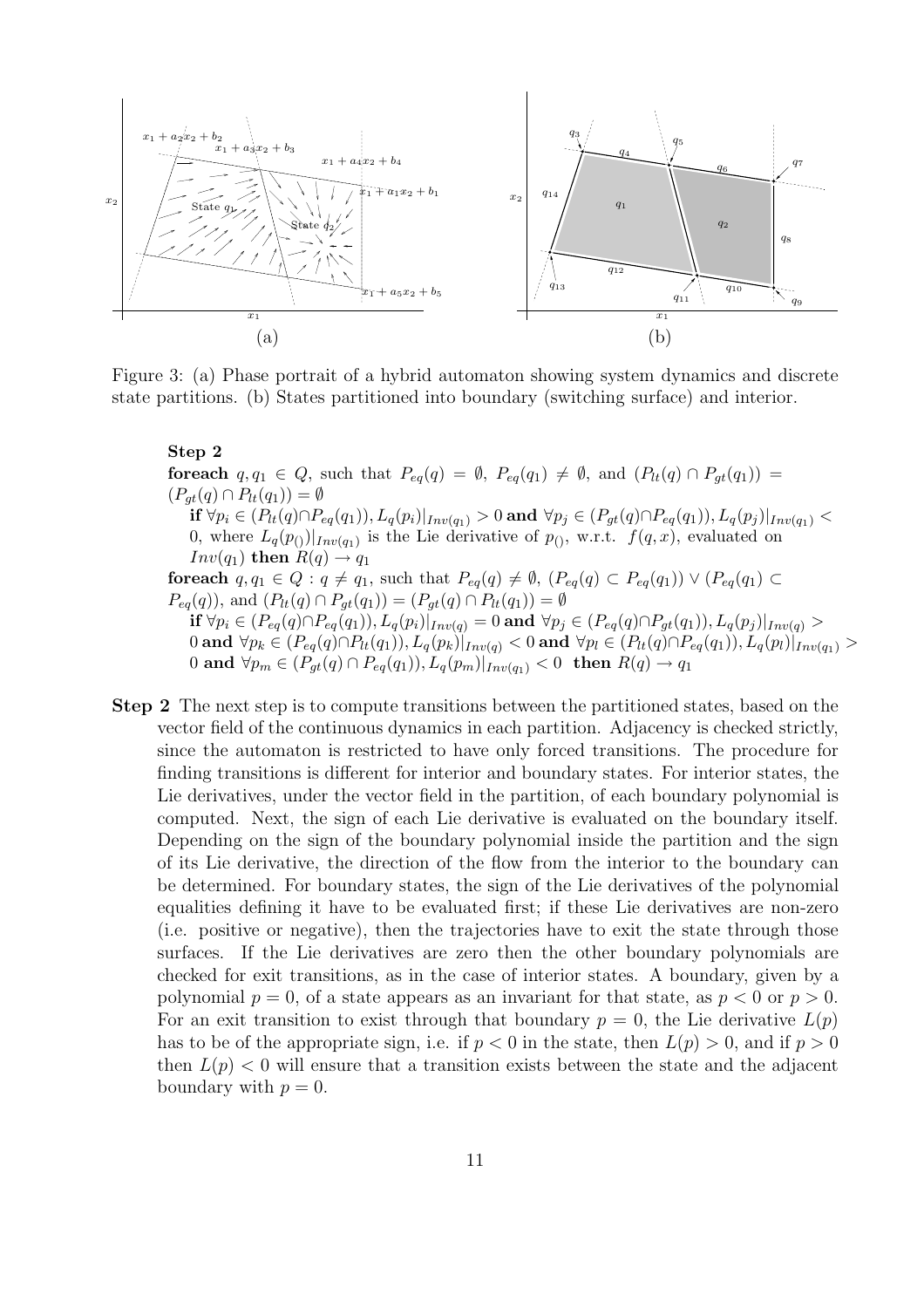An interesting property of the Delta-Notch automaton, and the class of automata it belongs to, is that sign changes of the Lie derivative along a particular boundary do not occur, which makes it easier to partition. Also, if the boundary and the dynamics are linear, then the sign of the Lie derivative is always computable using a decision procedure. In general, if finite-connectedness between the partitions can be assumed, then the transition generation step also always terminates. The vector field associated with each discrete state utilized in computing Lie derivatives is shown in Figure  $4(a)$ , and the transitions, computed from the sign of the Lie derivatives, between the states can be seen in Figure 4(b).



Figure 4: (a) The vector field in each discrete state is used to compute Lie derivatives that determine discrete state transitions. (b) Transitions computed between the discrete states, by abstracting the vector field. Note that there may be several transitions out of one discrete state (for example, state  $q_1$ ).

**Steps 3,4 while** ∃*q* ∈ *Q*, such that  $|R(q)| > 1$ **if** ∃ $q_1$  ∈  $Q$ , such that  $R(q)$  →  $q_1$  **and**  $|P_{eq}(q_1)| - |P_{eq}(q)| = 2$ , if several possible *<sup>q</sup>*<sup>1</sup> exist, choose one at random **compute** partitioning surface  $g(x)$ , such that  $g(x)$  satisfies  $\dot{x} = f(q, x)$  and  $Inv(q_1)$ **define**  $q_2, q_3, q_4$ , such that  $f(q_2) = f(q_3) = f(q_4) = f(q)$ , and  $I_{\text{grav}}(q_2) = I_{\text{grav}}(q_1) \wedge g(q_2) \leq 0$  and  $R(q_3) = R(q) \vee 1 \vee q_3 \vee 1$  who  $Inv(q_2) = Inv(q) \wedge g(x) < 0$  and  $R(q_2) = R(q) \setminus \{\rightarrow q_i\}$ , where  $q_2, q_i$  are not adjacent adjacent  $Inv(q_3) = Inv(q) \wedge g(x) = 0$  and  $R(q_3) = R(q) \setminus \{\rightarrow q_i\}$ , where  $q_3, q_i$  are not adjacent  $Inv(q_4) = Inv(q) \wedge g(x) > 0$  and  $R(q_4) = R(q) \setminus \{\rightarrow q_i\}$ , where  $q_4, q_i$  are not adjacent **if**  $\exists q_j : R(q_j) \rightarrow q$  **then**  $R(q_j) = (R(q_j) \setminus \{\rightarrow q\}) \bigcup_i {\rightarrow q_i}$ , where  $q_i, q_j$  are adjacent adjacent **refine**  $Q = (Q \setminus \{q\}) \cup \{q_2, q_3, q_4\}$ **else if**  $\exists q_1 \in Q$ , such that  $R(q) \to q_1$  **and**  $\exists p_i \in P_{eq}(q_1) : p_i \notin (P_{lt}(q) \cup P_{eq}(q) \cup P_{eq}(q))$  $P_{qt}(q)$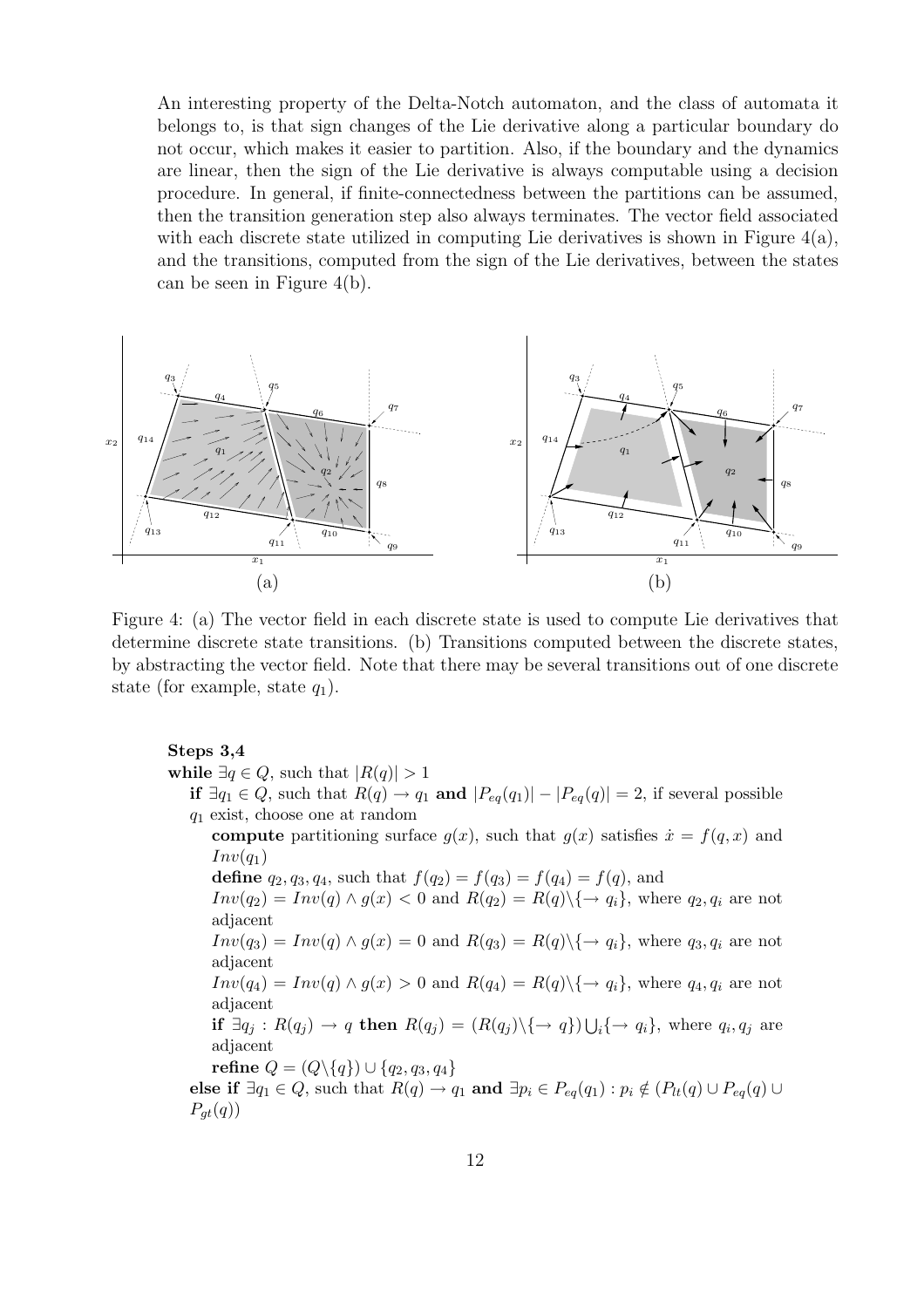**define**  $q_2, q_3, q_4$ , such that  $f(q_2) = f(q_3) = f(q_4) = f(q)$ , and  $Inv(q_2) = Inv(q) \wedge p_i < 0$  and  $R(q_2) = R(q) \setminus \{\rightarrow q_i\}$ , where  $q_2, q_i$  are not adjacent  $Inv(q_3) = Inv(q) \wedge p_i = 0$  and  $R(q_3) = R(q) \setminus \{\rightarrow q_i\}$ , where  $q_3, q_i$  are not adjacent  $Inv(q_4) = Inv(q) \wedge p_i > 0$  and  $R(q_4) = R(q) \backslash \{\rightarrow q_i\}$ , where  $q_4, q_i$  are not adjacent **if**  $\exists q_j : R(q_j) \rightarrow q$  **then**  $R(q_j) = (R(q_j) \setminus \{\rightarrow q\}) \bigcup_i {\rightarrow q_i}$ , where  $q_i, q_j$  are adjacent adjacent **refine**  $Q = (Q \setminus \{q\}) \cup \{q_2, q_3, q_4\}$ set  $Q_T = Q$ ,  $\Sigma_T = \emptyset$ ,  $\rightarrow = R$ ,  $Q_{T,0} = Q_0$ **return**  $T = (Q_T, \Sigma_T, \rightarrow, Q_{T,0})$ 

- **Step 3** Once a coarse partition with an associated transition map is computed for the hybrid automaton, a sub-partitioning step is applied to the states in the abstraction that have more than one exit transition. The sub-partitioning step divides the state into several subsets, each of which have exactly one exit transition, i.e. exactly one successor state. This step is non-trivial, as each new partitioning surface is a fully symbolic analytical solution to the continuous differential equations for the state. The subpartitioning procedure is the most complex and in general, the most computationally intractable. Multiple transitions out of a state occur when the vector flow encounters the intersection of two or more boundaries of the state. The sub-partitioning surface is a set of trajectories that are exact solutions of the differential equations associated with that state, and that begins at the intersection of the boundaries (Figure  $5(a)$ ). Computing analytic time-independent solutions to these sub-partitioning surfaces is not always possible because of the symbolic coefficients and indices. If the computation fails then this step will not yield a finer partition. However, for a large number of states, at least for hybrid automata with diagonal state transition matrices, this subpartitioning is achievable.
- **Step 4** When a state is sub-partitioned as above, into several new states, its original predecessor state will now have multiple transitions and thus the partitioning algorithm will have to be iteratively applied to the predecessor states (Figure 5(b)). The iteration has to be continued till all states in the partition have exactly one successor state, or none, in the case of partitions containing equilibria. This final partition, if computable, results in a discrete abstraction that is completely deterministic.

**Computation of Partitioning Surfaces** The refinement procedure in step 3, of the algorithm, depends upon the ability to compute analytic time-independent solutions to the symbolic differential equations in a discrete state. The solution also has to satisfy the boundary condition generated by the intersection of two or more boundaries of the state through which the forced transitions occur. This is computationally intractable in general. However, from computing the abstraction for Delta-Notch automata using the proposed algorithm, it is the authors' experience that a majority of states either need no refinement (i.e., they have exactly one exit transition, even after their successor states have been partitioned), or have computable refining partitions. The observed properties that make the computation more tractable are: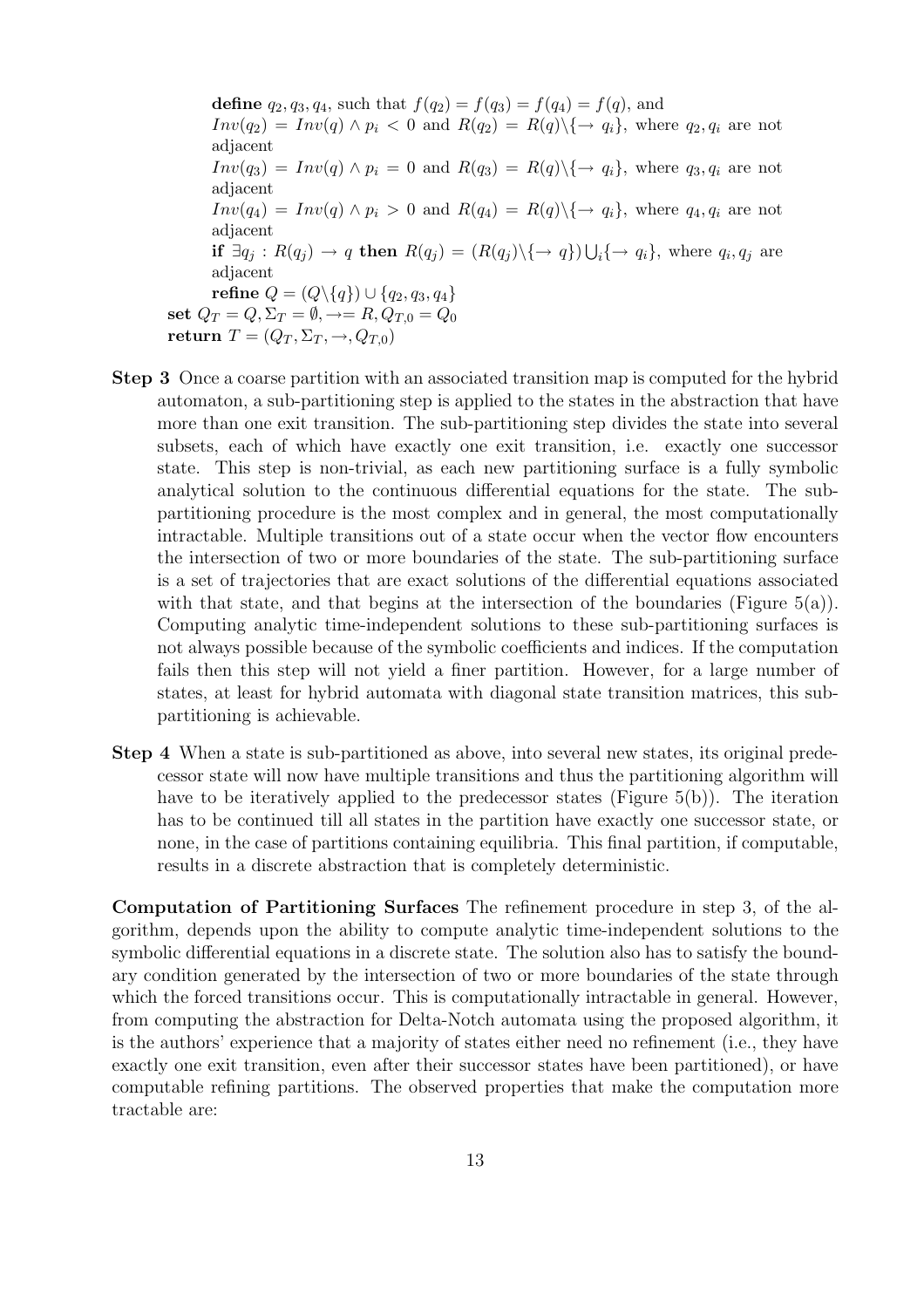

Figure 5: (a) Subdivision of state  $q_1$  with multiple transitions, into states with one transition each. The dividing polynomial is an exact solution of the differential equations governing continuous flow in  $q_1$  (b) Iterative application of the refinement procedure to predecessor states of  $q_1$ .

- 1. The continuous dynamics in each discrete state are governed by ordinary differential equations with diagonal state transition matrices  $A<sub>q</sub>$ . This implies that the timedependent symbolic solution to the differential equations can always be found and is given by the transcendental equation  $x(t) = x(0)e^{A_q t}$ . The boundary condition, i.e.<br>intersection of boundaries of the discrete state, supplies the vector  $x(0)$  and time t intersection of boundaries of the discrete state, supplies the vector  $x(0)$  and time t then has to be eliminated to give the closed form time-independent solution to the partitioning surface.
- 2. The polynomials that define the boundaries of the discrete states are linear. This is important because the intersection of the boundaries gives the boundary condition that the partitioning surface must satisfy. In addition, if the boundaries are also linearly independent, then the boundary condition will be simpler and it is easier to eliminate time t from the system of transcendental equations.
- 3. The discrete states have boundaries that are orthogonal to each other. If the boundaries are orthogonal, the computation of the intersection of the partitioning polynomial and the other boundaries is simplified. If, from property 2, the boundaries are linear and also linearly independent, computation of the intersection in this case simply reduces to the conjunction of the boundary and the new partitioning surface.

#### **Example**

An example of the partition refinement computation illustrates the properties enumerated above. To demonstrate the sub-partitioning step, consider a state from the two cell Delta-Notch automaton  $H_{two\text{-}cell}$ , defined as:

 $q_{10} : Inv(q_{10}) = -x_2-h_D < 0 \land x_3-h_N < 0 \land -x_4-h_D < 0 \land x_1-h_N > 0 \land x_4-x_2 < 0 \land x_3-x_1 < 0$ with continuous dynamics,  $f(q_{10}, x) = [-\lambda_D x_1; -\lambda_N x_2; -\lambda_D x_3; R_N - \lambda_N x_4]^T$ . The polyno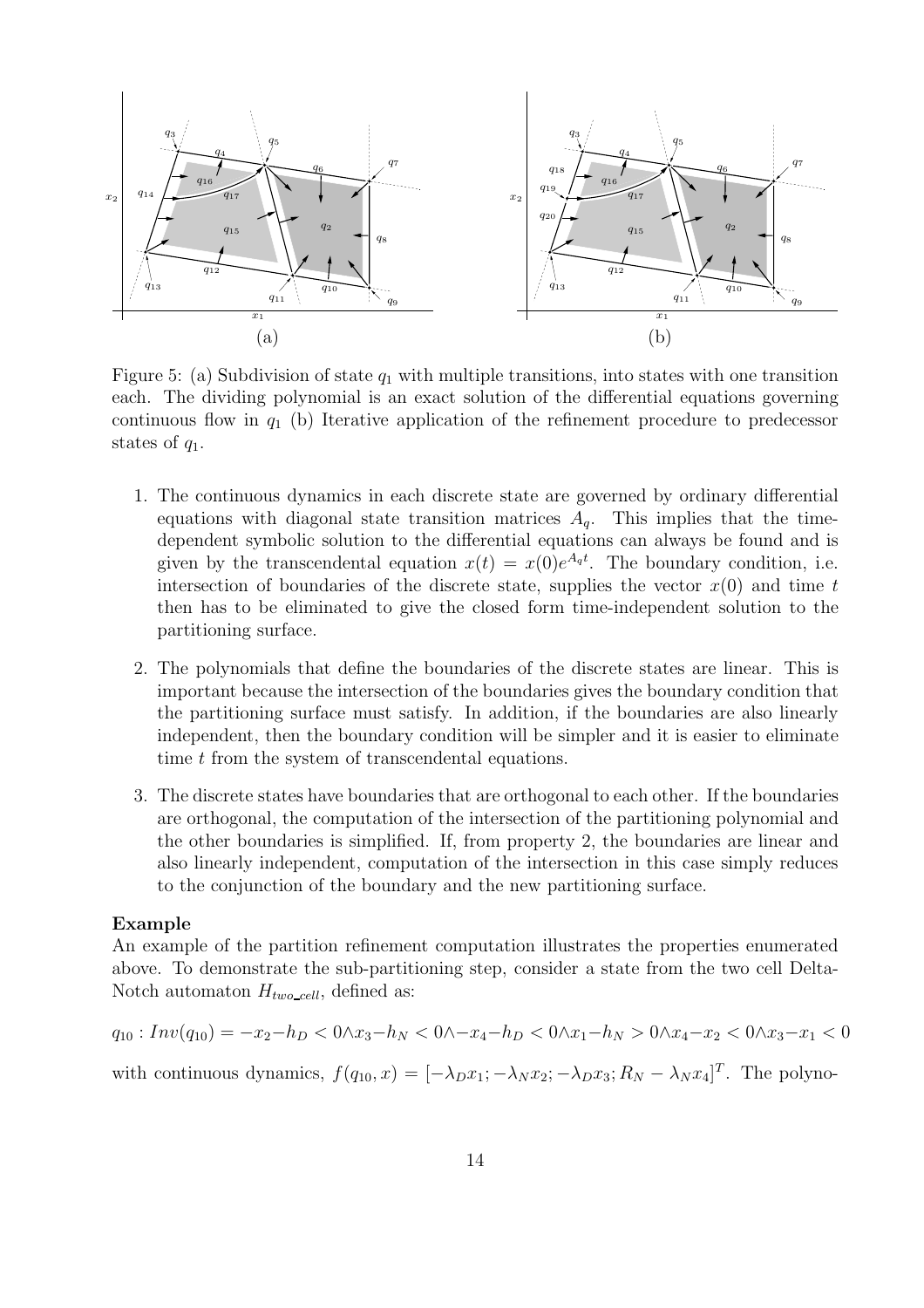mials defining the invariant are linear and the solution to the continuous dynamics is:

$$
x_1 = x_1(0)e^{-\lambda_D t}
$$
  
\n
$$
x_2 = x_2(0)e^{-\lambda_N t}
$$
  
\n
$$
x_3 = x_3(0)e^{-\lambda_D t}
$$
  
\n
$$
x_4 = \frac{R_N}{\lambda_N} + \frac{x_4(0)\lambda_N - R_N}{\lambda_N}e^{-\lambda_N t}
$$

State  $q_{10}$  has three exit transitions,  $R(q_{10}) \rightarrow \{q_{11}, q_{13}, q_{14}\}$ , where the successor states are defined as:

 $q_{11}: Inv(q_{11}) = -x_2 - h_D < 0 \wedge x_3 - h_N < 0 \wedge -x_4 - h_D < 0 \wedge x_1 - h_N > 0 \wedge x_4 - x_2 = 0 \wedge x_3 - x_1 < 0$  $q_{13}: Inv(q_{13}) = -x_2 - h_D < 0 \wedge x_3 - h_N < 0 \wedge -x_4 - h_D < 0 \wedge x_1 - h_N = 0 \wedge x_4 - x_2 < 0 \wedge x_3 - x_1 < 0$  $q_{14}: Inv(q_{14}) = -x_2 - h_D < 0 \wedge x_3 - h_N < 0 \wedge -x_4 - h_D < 0 \wedge x_1 - h_N = 0 \wedge x_4 - x_2 = 0 \wedge x_3 - x_1 < 0$ 

Note that state  $q_{14}$  is the intersection of two boundaries  $x_1 - h_N = 0 \wedge x_4 - x_2 = 0$ , shown in the  $x_1 - h_N, x_4 - x_2$  projection plane in Figure 6. Therefore, the partitioning polynomial for  $q_{10}$  will be the solution to  $\frac{d(x_4-x_2)}{d(x_1-h_N)}$  $\Big|_{f(q_{10},x)}$  that satisfies  $x_1 - h_N = 0 \wedge x_4 - x_2 = 0$ . From the solution to the continuous dynamics, it is easy to derive:

$$
x_4 - x_2 = \frac{R_N}{\lambda_N} + \frac{(x_4(0) - x_2(0))\lambda_N - R_N}{\lambda_N}e^{-\lambda_N t}
$$

Substituting the boundary conditions  $x_4(0)-x_2(0) = 0$  and  $x_1-h_N = 0$ , the time-dependent



Figure 6: Generation of sub-partitioning surfaces for iterative refinement of partitions. This diagram shows the projection of the sub-partitioning surface of state  $q_{10}$  of a two cell Delta-Notch hybrid automaton.

solution for the partitioning surface is obtained:

$$
x_1 = h_N e^{-\lambda_D t}
$$
  

$$
x_4 - x_2 = \frac{R_N}{\lambda_N} (1 - e^{-\lambda_N t})
$$

By eliminating time  $t$  from the two transcendental equations, the time-independent equation of the partitioning surface  $p$  is obtained:

$$
p = \left(1 - \frac{\lambda_N}{R_N} (x_4 - x_2)\right)^{\lambda_D} - \left(\frac{x_1}{h_N}\right)^{\lambda_N} = 0
$$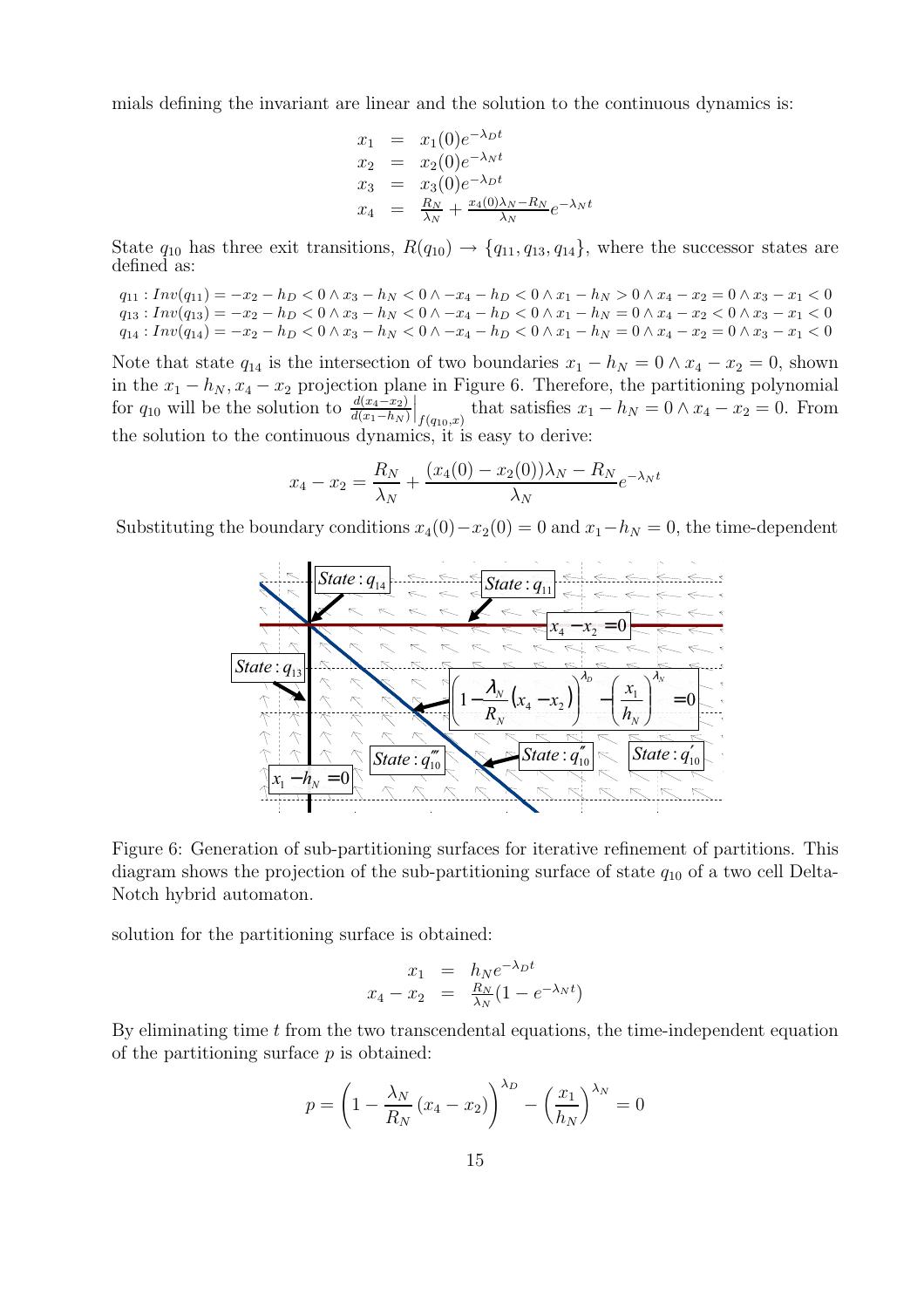This subdivides  $q_{10}$  into three states  $q'_{10}, q''_{10}, q'''_{10}$ , such that:

$$
q'_{10}: Inv(q'_{10}) = Inv(q_{10}) \wedge \left(1 - \frac{\lambda_N}{R_N} (x_4 - x_2)\right)^{\lambda_D} - \left(\frac{x_1}{h_N}\right)^{\lambda_N} < 0 \text{ and } R(q'_{10}) \to q_{11}
$$
\n
$$
q''_{10}: Inv(q''_{10}) = Inv(q_{10}) \wedge \left(1 - \frac{\lambda_N}{R_N} (x_4 - x_2)\right)^{\lambda_D} - \left(\frac{x_1}{h_N}\right)^{\lambda_N} = 0 \text{ and } R(q''_{10}) \to q_{14}
$$
\n
$$
q'''_{10}: Inv(q''_{10}) = Inv(q_{10}) \wedge \left(1 - \frac{\lambda_N}{R_N} (x_4 - x_2)\right)^{\lambda_D} - \left(\frac{x_1}{h_N}\right)^{\lambda_N} > 0 \text{ and } R(q''_{10}) \to q_{13}
$$

The intersections of the partitioning surface p with the other boundaries of state  $q_{10}$  are easy to compute because they are linearly independent from  $p$ . For example, the intersection of  $p = 0$  and the boundary  $x_3 - h_N = 0$  is simply the hyperplane  $p = 0 \wedge x_3 - h_N = 0$ . The intersection of  $p = 0$  and another boundary  $-x_4 - h_D = 0$  is given by substituting  $x_4 = -h_D$ in  $p = 0$ :

$$
\left(1 - \frac{\lambda_N}{R_N}(-h_D - x_2)\right)^{\lambda_D} - \left(\frac{x_1}{h_N}\right)^{\lambda_N} = 0
$$

Therefore for certain parts of the state space, the exact partition will have been found, even though other parts may be unresolvable due to computability issues. This has profound implications for computing reachability from an equilibrium state, which is the primary motivation for the abstraction. It should also be mentioned that, if the symbolic constants in the model such as the thresholds  $h_D, h_N$  and the parameters  $\lambda_N, R_D$  are instantiated using integers, the computability issues may be ameliorated and the partition could be decidable. However, for the purposes of biological systems modelling, it is preferable to work in terms of symbolic constants, as it is difficult to obtain their correct numerical values.



Figure 7: (a) An example of reachability computation using the abstracted transition system, the gray shaded area is completely reachable from the final state. (b) Schematic state transition diagram showing approximate backward reachable sets from final states.

To understand the nature of the partition produced by the algorithm, its important properties are summarized here; the coarsest partition that will be produced is the one induced by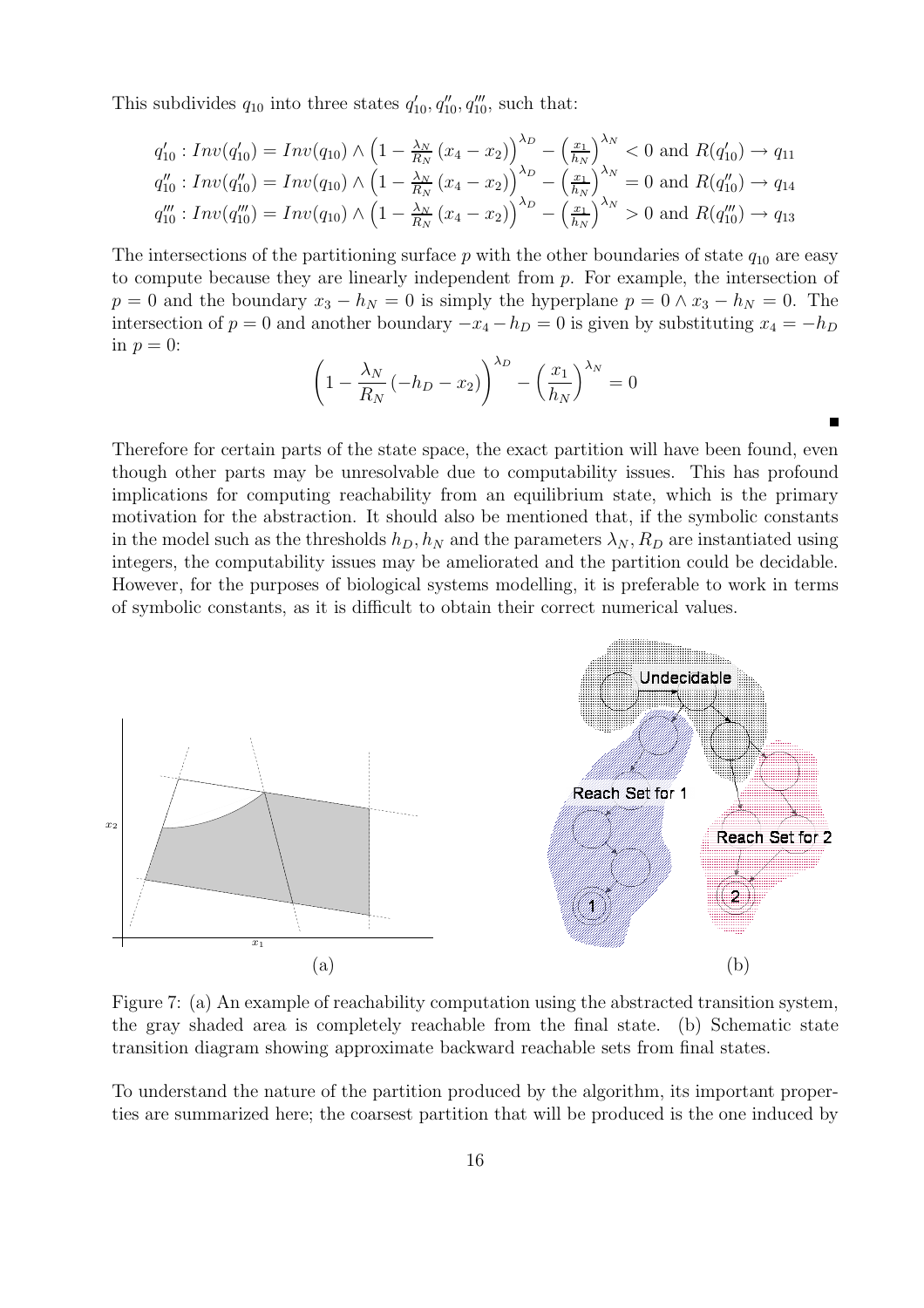the invariants of the hybrid automaton itself, without further refinement, and whose states won't have unique successor states, in general. When the refinement procedure is computable for a state, each subdivision will have an unique successor. If the iteration reaches a fixed point where all states have unique successors, then the abstraction is complete. Using the adjacency matrix of the deterministic transition system thus produced, an exact and uniquely backward reachable set of states can be computed from the equilibria of the automata.

Unfortunately, not all sub-partitions are computable. In that case, determinism for those states or their predecessor states up the sequence of transitions cannot be guaranteed. However, if the automaton has one or more discrete states containing an equilibrium, and those have diagonal state transition matrices, it can be shown that those states will not have exit transition, i.e. they are final states of the automaton. The predecessor states of the final states, if they transition only into the final state, will not have to be sub-partitioned, and so on iteratively for their predecessors. If chains of such states terminating in a final state emerge from the algorithm, a local fixed-point of the partition, i.e. a "partial" deterministic abstraction, will have been computed. Since the system is live, i.e. for all non-final states, a forced transition exists, the union of these states will give an under-approximation of the uniquely backward reachable state from that equilibrium, because all points in those states are guaranteed to reach that final state and only that final state. It is an underapproximation because there might be other regions of state-space which converge to the final state of interest, however the refinement step fails to delineate them exactly, because of computability or decidability issues. Hence, in that case, the "best" possible partition, under the circumstances, will have been achieved (Figure 7(b)). Of course, in the worst case, there might not exist even a single predecessor state of the final state that can be sub-partitioned, and the approximate reachable set reduces to the final state itself. However, in the class of Delta-Notch automata that have been studied by the authors, large portions of the state space have been identified that are uniquely and exactly reachable from one equilibrium or the other, as will be shown in Section 5.

The computational complexity of the algorithm restricts the size of the problem (i.e., the number of variables and parameters it can have). In terms of time-complexity, the most restrictive component is the symbolic decision procedure used to compute transitions across boundaries, which is doubly exponential in the number of variables and symbolic parameters, and polynomial in the number of polynomials defining each discrete state. Storage requirements rise exponentially in the number of discrete states, but that is manageable given the advances in computer memories and hard drive storage capacities. Some optimization has been performed in the transition checking portion of the algorithm in the implementation, which is, however, outside the scope of this paper.

# **5 Results**

The algorithm has been implemented for one, two, and four cell Delta-Notch automata. The discrete abstraction of the one cell automaton is exact and the initial conditions converging to the equilibrium can be determined exactly. The computation for the two cell automaton is more interesting, as behavioural complexities arise from putting the two cells together in a simple network. Note that the number of discrete states mentioned in the introduction to each network is the initial number of states in the problem specification. The iterative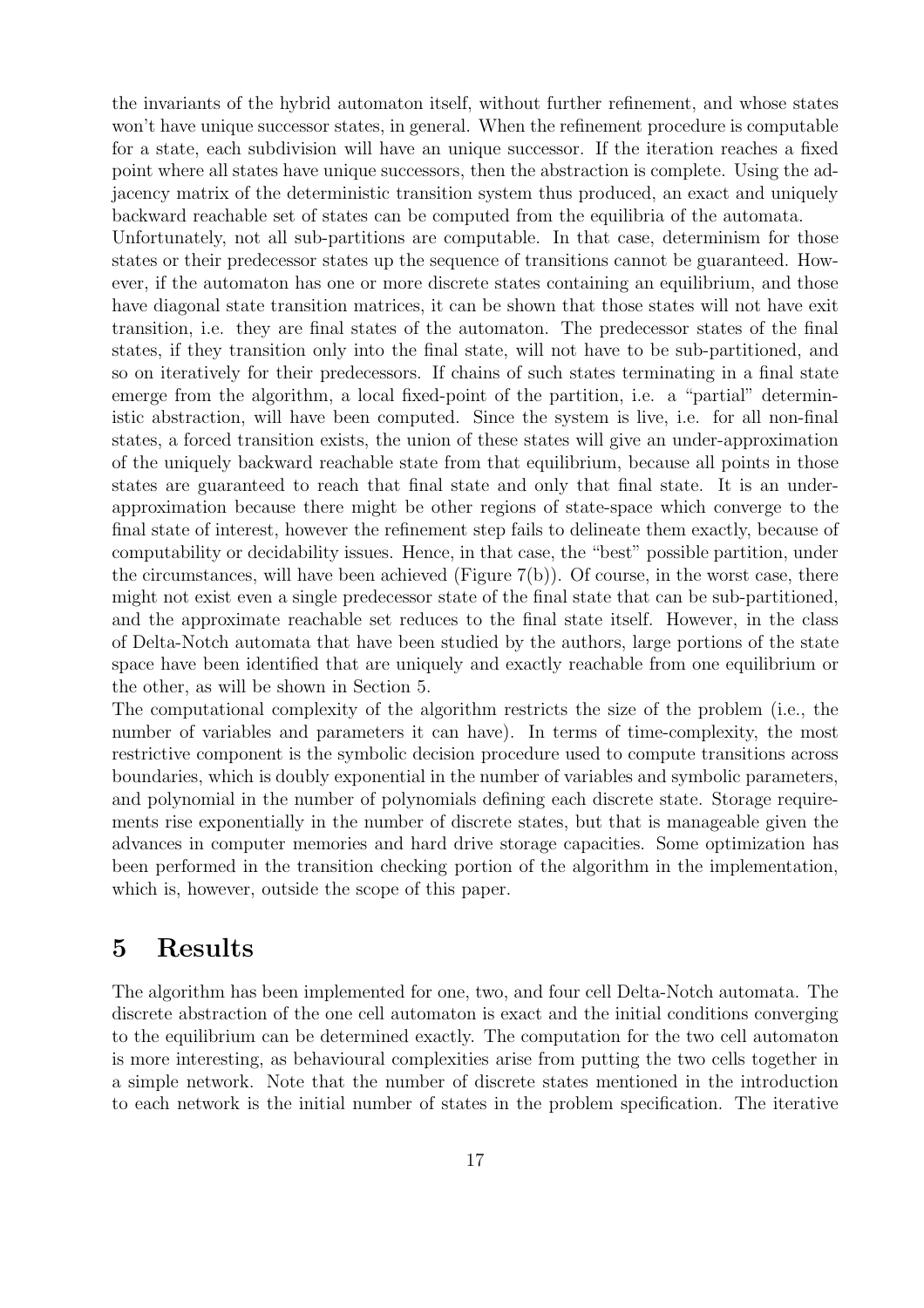refinement procedure greatly increases the number of discrete states in the final partition.

### **5.1 One Cell Delta-Notch Automaton**

For the one cell Delta-Notch automaton, the partitioning algorithm is decidable and returns an exact discrete abstraction. The state space is divided into three states (note that  $h_D$  is constrained to be negative):

 $q_1: Inv(q_1) = x_1 > 0 \land x_2 + h_D > 0$  and  $q_1 \rightarrow q_2$  $q_2: Inv(q_2) = x_1 > 0 \wedge x_2 + h_D = 0$  and  $q_2 \rightarrow q_3$  $q_3: Inv(q_2) = x_1 > 0 \wedge x_2 + h_D < 0$  and  $q_3 \rightarrow \emptyset$ : contains equilibrium



Figure 8: Exact discrete abstraction for a single cell Delta-Notch automaton.

Computing the backward reachable set from the equilibrium state  $q_3$ , it can be seen that  $Reach(q_3) = q_1 \cup q_2 \cup q_3$ , which is the entire state space  $x_1 > 0 \land x_2 > 0$ . The abstracted state space is shown, along with the actual phase portrait of  $H_{one\_cell}$  in Figure 8. Biologically, the reach set implies that, in vacuo, each cell will converge to a steady state where it has a high level of Delta protein and a low level of Notch protein.

### **5.2 Two Cell Delta-Notch Automaton**

The partitioning algorithm was applied to the two cell hybrid automaton  $H_{two\_cell}$ , which has four continuous states  $x_1, x_2, x_3, x_4$ , representing the Delta and Notch protein levels in cells 1 and 2 respectively and sixteen discrete states in which each protein's production is either turned on or off. Even though the vector flow in each state is relatively simple, being given by a piecewise affine differential equation with a diagonal state transition matrix, the switching between states make the behaviour of this system quite complex. After the algorithm had converged and no further partitions could be refined, the backward reachable sets from the two biologically observed equilibria were computed. The resulting reachable sets are given as:

**Equilibrium 1:**  $\left(x_1 = 0, x_2 = \frac{R_N}{\lambda_N}, x_3 = \frac{R_D}{\lambda_D}, x_4 = 0\right)$  $(x_3 - x_1 \geq 0 \land x_4 - x_2 \leq 0 \land ((x_3 - x_1 > 0 \land h_D + x_4 \geq 0) \lor (x_3 - x_1 > 0 \land h_D + x_2 \leq 0) \lor (x_4 - x_2 > 0 \land h_D + x_3 \leq 0 \land (x_5 - x_4 > 0 \land h_D + x_4 \leq 0)) \lor (x_3 - x_4 > 0 \land x_4 - x_5 \leq 0 \land (x_4 - x_5 \geq 0 \land h_D + x_6 \leq 0))$  $(x_4 - x_2 < 0 \wedge h_N - x_3 \ge 0) \vee (x_4 - x_2 < 0 \wedge h_N - x_1 \le 0))$ ) ∨  $(x_3 - x_1 < 0 \wedge x_4 - x_2 < 0 \wedge x_3$  $((-x_2 - h_D < 0 \land x_1 - h_N \le 0 \land -x_4 - h_D > 0 \land (1 - \frac{\lambda_D}{R_D}(x_3 - x_1))^{\lambda_N} \le (\frac{x_2}{-h_D})^{\lambda_D}) \lor$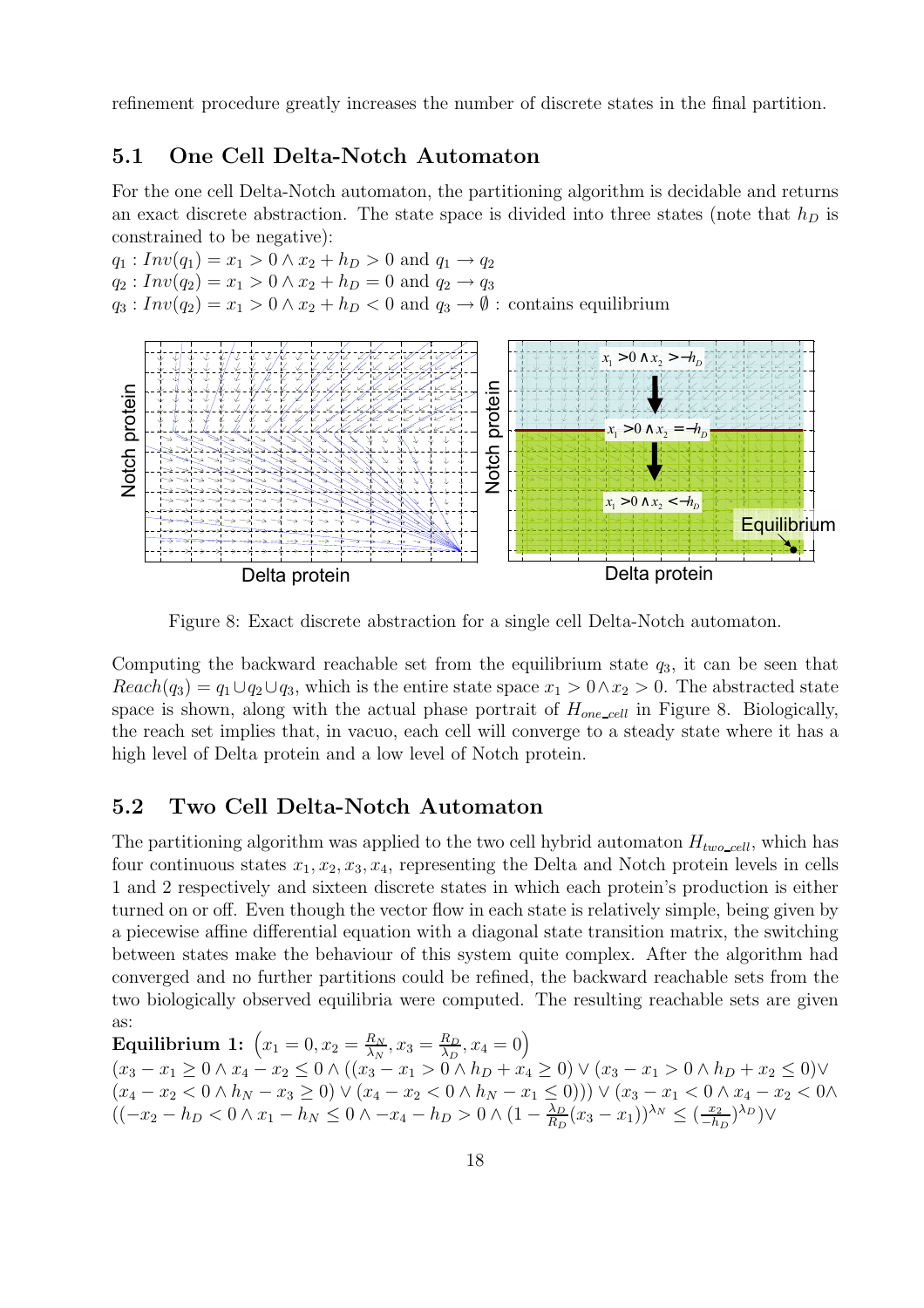$$
(-x_2 - h_D \le 0 \land x_3 - h_N \ge 0 \land -x_4 - h_D > 0 \land (1 - \frac{\lambda_D}{R_D}(x_3 - x_1))^{\lambda_N} \le (\frac{R_N - \lambda_N x_4}{R_N + \lambda_N h_D})^{\lambda_D}) ) \lor (x_3 - x_1 > 0 \land x_4 - x_2 > 0 \land ((-x_2 - h_D < 0 \land x_3 - h_N > 0 \land x_1 - h_N \le 0 \land x_4 - x_2 \le \frac{-R_N}{\lambda_N} (1 - (\frac{x_3}{h_N})^{\frac{\lambda_N}{\lambda_D}})) ) \lor (x_3 - h_N \ge 0 \land -x_4 - h_D \ge 0 \land x_1 - h_N < 0 \land x_4 - x_2 \le \frac{-R_N}{\lambda_N} (1 - (\frac{x_1}{h_N})^{\frac{\lambda_N}{\lambda_D}})) )
$$
  
\nEquilibrium 2: 
$$
(x_1 = \frac{R_D}{\lambda_D}, x_2 = 0, x_3 = 0, x_4 = \frac{R_N}{\lambda_N})
$$

$$
(x_3 - x_1 \le 0 \land x_4 - x_2 \ge 0 \land ((x_3 - x_1 < 0 \land h_D + x_2 \ge 0) \lor (x_3 - x_1 < 0 \land h_D + x_4 \le 0) \lor (x_4 - x_2 > 0 \land h_N - x_1 \ge 0) \lor (x_4 - x_2 > 0 \land h_N - x_3 \le 0)) ) \lor (x_3 - x_1 < 0 \land x_4 - x_2 < 0 \land (x_3 - h_N \le 0 \land -x_4 - h_D < 0 \land x_1 - h_N > 0 \land (1 - \frac{\lambda_N}{R_N}(x_4 - x_2))^{\lambda_D} \le (\frac{x_1}{h_N})^{\lambda_N} ) \lor (-x_2 - h_D \ge 0 \land x_3 - h_N < 0 \land x_1 - h_N \ge 0 \land (1 - \frac{\lambda_N}{R_N}(x_4 - x_2))^{\lambda_D} \le (\frac{R_D - \lambda_D x_3}{R_D - \lambda_D h_N})^{\lambda_N} ) ) \lor (x_3 - x_1 > 0 \land x_4 - x_2 > 0 \land (-x_2 - h_D \ge 0 \land x_3 - h_N < 0 \land x_1 - h_N < 0 \land x_1 - h_N < 0 \land x_3 - x_1 \le \frac
$$

 $(x_3 - h_N > 0 \land -x_4 - h_D \leq 0 \land x_1 - h_N \geq 0 \land x_3 - x_1 \leq \frac{-R_D}{\lambda_D} (1 - (\frac{x_2}{-h_D})^{\frac{\lambda_D}{\lambda_N}})))$ <br>Since the state space is four dimensional it is difficult to visualize the reacha

Since the state space is four dimensional, it is difficult to visualize the reachable sets. One visualization technique we use, is to draw projections on to three dimensional space, as in Figure 9. In all the projection diagrams, the cyan and green sets are under-approximations of the backwards reachable sets from equilibrium 1 and 2, respectively. The two pictures in the top row of Figure 9 are two different views of the reachable sets projected onto the  $x_3 - x_1, x_4 - x_2, x_3$  space, to show their structure. The curved surface of the green reach set is actually a projection of one of the partitioning polynomials generated by the algorithm. The pictures on the bottom row are views of the projection on the  $x_1, x_3, x_4 - x_2$  plane and show the spatial complexities of the refined partition.

#### **Biological Significance**

The two cell Delta-Notch system is a competitive network, and it tends to amplify differences in initial protein concentrations between the two cells. From the computed reachable sets, the following patterns of behaviour of the system can be discerned: (a) The network essentially amplifies the difference between the initial Delta protein concentrations of both cells and initial Notch concentrations between the two cells. (b) The backward reachable sets indicate that there are certain sets of initial conditions, for both equilibria, where the system behaves non-intuitively: The initial difference in protein concentration between cells is not amplified. The reason that such behaviour is possible, is because the kinetic parameters for protein production and decay, and the switching thresholds, may be different for both proteins. By not instantiating them, and allowing them to vary, sets of initial conditions are obtained where the initial concentration of some proteins are such that they can suppress, or promote, the production of other proteins long enough for the initial difference in concentrations between the two cells to be reduced or even reversed. This prediction of potential mutant behaviour would be very interesting to test in a biological experiment.

### **5.3 Four Cell Delta-Notch Automaton**

The largest network that has been analysed comprises four cells. The four cell Delta-Notch hybrid model has eight continuous state variables  $x_1, x_2, \ldots, x_8$ , and two hundred and fifty six discrete states. The variables  $x_1, x_3, x_5$  and  $x_7$  denote the Delta protein levels and  $x_2, x_4, x_6$ and  $x_8$  represent the Notch protein levels in cells 1, 2, 3 and 4, respectively (Figure 10(a)).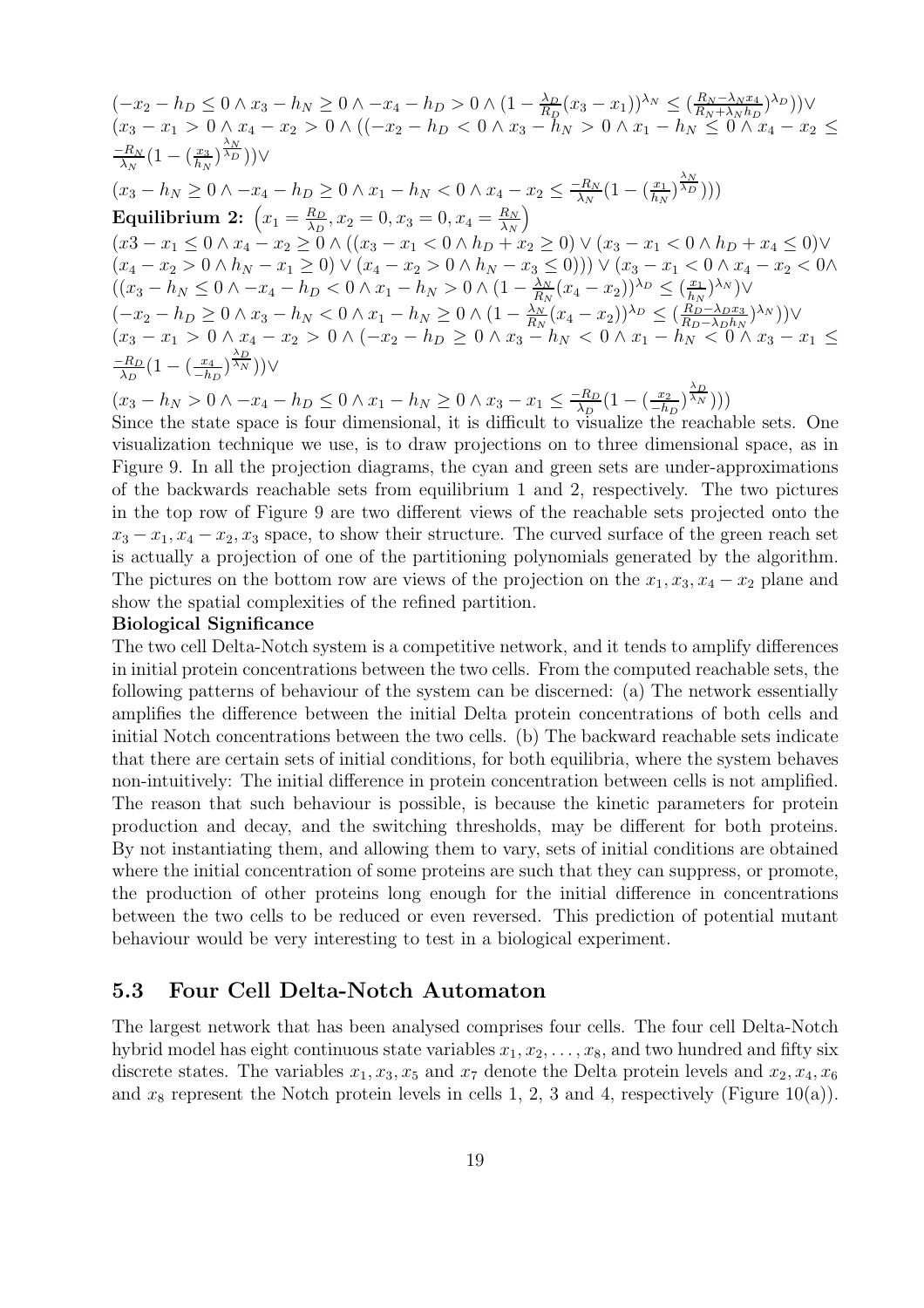

Figure 9: Projections showing computed backward reachable set from the equilibria for the two cell Delta-Notch automaton. The cyan set represents the reachable set for equilibrium 1, and the green one for equilibrium 2.

The four cell network has three possible steady states that are biologically feasible, as shown in Figure 10(b). Equilibria 1 and 2 are the cases where a single cell (cell 3 and cell 2, respectively) has a high level of Delta protein and a low level of Notch protein concentration and its three neighbours have low Delta protein and high Notch concentration. Equilibrium 3 represents a different steady state condition; two of the four cells, cells 1 and 4, have a high concentration of Delta protein and the other two cells have a low Delta and high Notch concentration.

The reachability computation for the four cell network results in the following three underapproximations of the backward reachable set from each of the three equilibria:

**Equilibrium 1:**  $\left(x_1 = 0, x_2 = \frac{R_N}{\lambda_N}, x_3 = 0, x_4 = \frac{R_N}{\lambda_N}, x_5 = \frac{R_D}{\lambda_D}, x_6 = 0, x_7 = 0, x_8 = \frac{R_N}{\lambda_N} \right)$  $\setminus$  $(h_D + x_6 \le 0 \land h_D + x_4 \ge 0 \land h_D + x_2 \ge 0 \land h_D + x_8 \ge 0 \land h_N - x_7 - x_5 - x_1 \le 0 \land h_N - x_5 - x_3 \le 0 \land h_N - x_7 - x_8 - x_4 \ge 0 \land (x_7 - x_8 \ge 0 \land x_7 - x_7 + x_6 \le 0 \land h_S + x_7 \le 0 \land h_N - x_7 - x_8 - x_7 \ge 0 \lor (x_7 - x_8 \ge 0 \land x_7 - x_7 + x_8 \le 0 \land h_S + x_7 \le 0 \land h_N - x_7 - x_8$  $h_N - x_7 - x_3 - x_1 \ge 0 \land ((x_5 - x_3 > 0 \land x_7 - x_3 + x_1 \le 0 \land h_D + x_4 \le 0 \land h_N - x_7 - x_3 - x_1 > 0) \lor$  $(x_5 - x_3 > 0 \wedge x_7 - x_3 + x_1 \leq 0 \wedge h_D + x_6 \geq 0 \wedge h_N - x_7 - x_3 - x_1 > 0) \vee (x_5 - x_3 > 0$  $0 \wedge x_7 - x_3 + x_1 \leq 0 \wedge$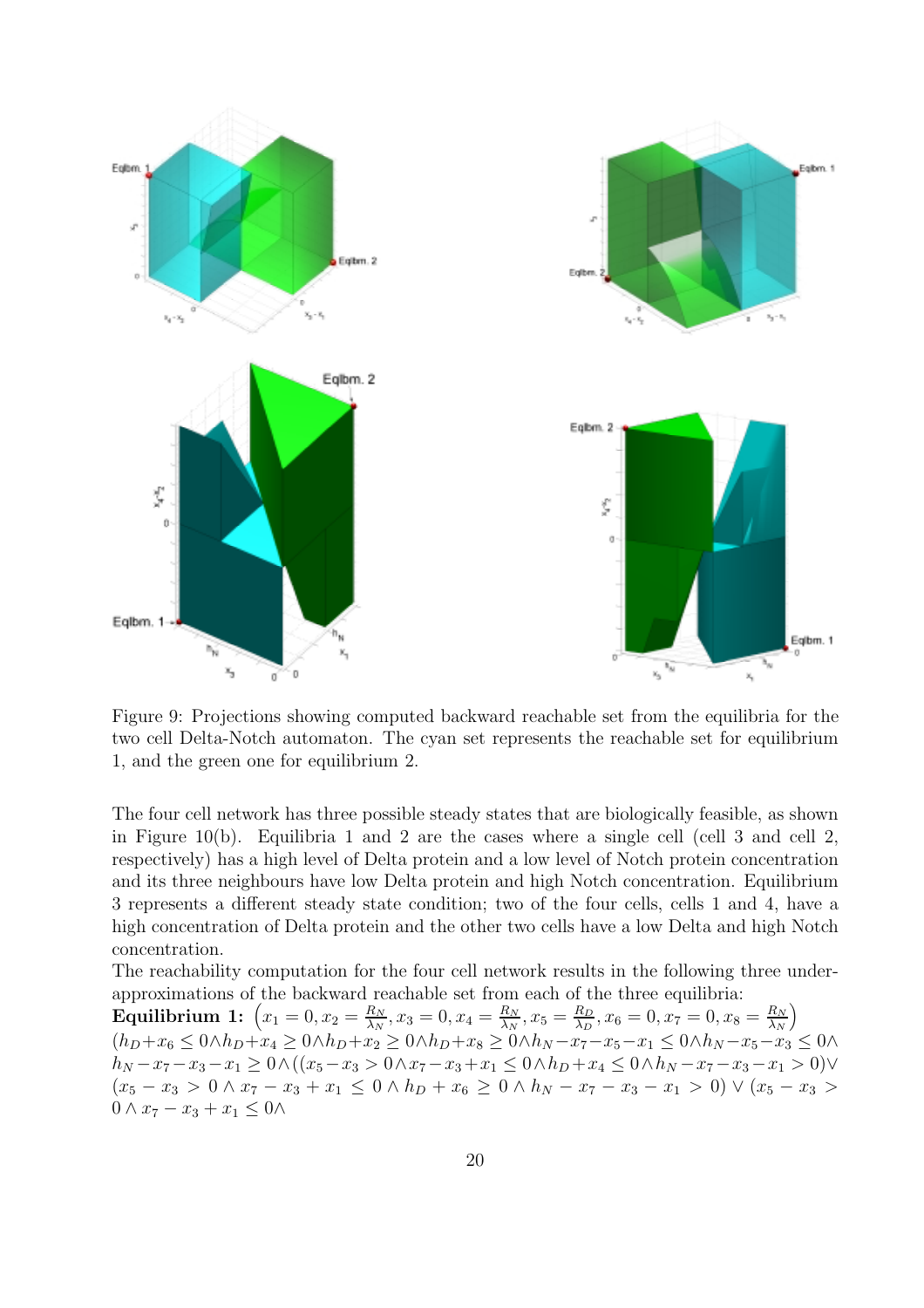

Figure 10: (a) Layout of four cell Delta-Notch network showing the variables associated with each cell. b) Biologically consistent steady states of the four cell network, a shaded cell represents a high steady state concentration of Delta protein and low level of Notch protein, and an unshaded cell has low Delta protein and high Notch protein at steady state. From left to right, equilibrium 1 has cell 3 with high Delta level and the rest with high Notch, equilibrium 2 has cell 2 with high Delta concentration and the others with high Notch, and equilibrium 3 has cells 1 and 4 with high Delta and the others with high Notch levels.

 $h_N - x_7 - x_5 - x_1 \geq 0$ )  $\vee (x_5 - x_3 \geq 0 \wedge x_7 - x_3 + x_1 \leq 0 \wedge h_D + x_8 \leq 0 \wedge h_N - x_7 - x_3 - x_1 \geq 0$  $0 \vee (h_D + x_2 \leq 0 \wedge$  $h_D + x_8 > 0 \wedge h_N - x_7 - x_3 - x_1 > 0$ ) ∨  $(x_7 - x_3 + x_1 \ge 0 \wedge x_7 - x_5 + x_1 < 0 \wedge h_D + x_4 \le 0 \wedge h_N - x_7 - x_3 - x_1 > 0$ )∨  $0 \wedge h_N - x_7 - x_3 - x_1 > 0$ )∨<br> $(x_7 - x_3 + x_4 > 0 \wedge x_7 - x_5 + x_6)$  $(x_7 - x_3 + x_1 \geq 0 \land x_7 - x_5 + x_1 < 0 \land h_D + x_6 \geq 0 \land h_N - x_7 - x_3 - x_1 > 0) \lor (x_7 - x_3 + x_1 \geq 0 \land x_7 - x_5 + x_1 < 0 \land x_7 < x_8$  $0 \wedge x_7 - x_5 + x_1 < 0 \wedge$  $h_N - x_5 - x_3 \geq 0$ )∨ $(h_D + x_6 < 0 \wedge h_D + x_4 > 0 \wedge h_D + x_2 > 0 \wedge h_D + x_8 > 0 \wedge h_N - x_7 - x_3 - x_1 < 0$ )∨  $(x_7 - x_3 + x_1 \geq 0 \land x_7 - x_5 + x_1 < 0 \land h_D + x_8 \leq 0 \land h_N - x_7 - x_3 - x_1 > 0))$ **Equilibrium 2:**  $\left(x_1 = 0, x_2 = \frac{R_N}{\lambda_N}, x_3 = \frac{R_D}{\lambda_D}, x_4 = 0, x_5 = 0, x_6 = \frac{R_N}{\lambda_N}, x_7 = 0, x_8 = \frac{R_N}{\lambda_N} \right)$  $\setminus$  $(h_D + x_4 \leq 0 \wedge h_D + x_6 \geq 0 \wedge h_D + x_2 \geq 0 \wedge h_D + x_8 \geq 0 \wedge h_N - x_7 - x_5 - x_1 \geq 0 \wedge h_N - x_5 - x_3 \leq 0 \wedge h_N$  $h_N - x_7 - x_3 - x_1 \leq 0 \wedge ((x_5 - x_3 < 0 \wedge x_7 - x_5 + x_1 \leq 0 \wedge h_D + x_6 \leq 0 \wedge h_N - x_7 - x_5 - x_1 >$ 0)  $\vee$   $(x_5 - x_3 < 0 \wedge$  $x_7 - x_5 + x_1 \leq 0 \wedge h_D + x_4 \geq 0 \wedge h_N - x_7 - x_5 - x_1 > 0$ )  $\vee (x_5 - x_3 < 0 \wedge x_7 - x_5 + x_1 <$  $0 \wedge h_N - x_7 - x_3 - x_1 \geq 0$ )  $(x_5 - x_3 < 0 \wedge x_7 - x_5 + x_1 \leq 0 \wedge h_D + x_8 \leq 0 \wedge h_N - x_7 - x_5 - x_1 > 0) \vee (h_D + x_4 <$  $0 \wedge h_D + x_2 \leq 0 \wedge h_D + x_8 > 0$  $h_N - x_7 - x_5 - x_1 > 0$ ) $\vee (x_7 - x_5 + x_1 \geq 0 \land x_7 - x_3 + x_1 < 0 \land h_D + x_6 \leq 0 \land h_N - x_7 - x_5 - x_1 > 0$ ) $\vee$  $(x_7 - x_5 + x_1 \ge 0 \land x_7 - x_3 + x_1 < 0 \land h_D + x_4 \ge 0 \land h_N - x_7 - x_5 - x_1 > 0) \lor (x_7 - x_5 + x_1 \ge 0)$  $0 \wedge x_7 - x_3 + x_1 < 0 \wedge$  $h_N - x_5 - x_3 \geq 0$ )∨ $(h_D + x_4 < 0 \wedge h_D + x_6 > 0 \wedge h_D + x_2 > 0 \wedge h_D + x_8 > 0 \wedge h_N - x_7 - x_5 - x_1 \leq 0$ )∨  $(x_7 - x_5 + x_1 \ge 0 \land x_7 - x_3 + x_1 < 0 \land h_D + x_8 \le 0 \land h_N - x_7 - x_5 - x_1 > 0)))$ **Equilibrium 3:**  $\left(x_1 = \frac{R_D}{\lambda_D}, x_2 = 0, x_3 = 0, x_4 = \frac{R_N}{\lambda_N}, x_5 = 0, x_6 = \frac{R_N}{\lambda_N}, x_7 = \frac{R_D}{\lambda_D}, x_8 = 0\right)$  $(h_D + x_4 \geq 0 \land h_D + x_6 \geq 0 \land h_N - x_5 - x_3 \geq 0 \land h_N - x_7 - x_5 - x_1 \leq 0 \land h_N - x_7 - x_3 - x_1 \leq 0 \land (h_D + x_4 \geq 0 \land h_N - x_7 \geq 0 \land h_N - x_7 \geq 0 \land (h_D + x_5 \geq 0 \land h_N - x_7 \geq 0 \land h_N - x_7 \geq 0 \land h_N - x_7 \geq 0 \land (h_D + x_5 \geq 0 \land h_N - x_7 \geq 0 \land h_N - x_7 \geq 0 \land h_N$  $0 \wedge ((h_D + x_4 > 0 \wedge$  $h_D+x_6 > 0 \wedge h_D+x_2 \geq 0 \wedge h_D+x_8 < 0 \vee (h_D+x_2 \leq 0 \wedge h_N-x_5-x_3 > 0 \wedge h_N-x_7-x_3-x_1 > 0 \vee (h_D+x_2 \leq 0 \wedge h_N-x_5-x_4 > 0$  $(h_D+x_2 \leq 0 \wedge h_N-x_5-x_3 > 0 \wedge h_N-x_7-x_5-x_1 \geq 0) \vee (h_D+x_4 > 0 \wedge h_D+x_6 > 0 \wedge h_D+x_2 < 0 \wedge h_D+x_4 > 0$  $h_N - x_5 - x_3 \le 0$ ) ∨  $(x_7 - x_3 + x_1 > 0 \wedge x_7 - x_5 + x_1 > 0 \wedge h_D + x_4 \le 0 \wedge h_D + x_8 \le$  $0 \wedge h_N - x_5 - x_3 > 0$ )  $(x_7 - x_3 + x_1 > 0 \wedge x_7 - x_5 + x_1 > 0 \wedge h_D + x_8 = 0 \wedge h_N - x_5 - x_3 > 0) \vee (x_7 - x_3 + x_1 > 0$  $0 \wedge x_7 - x_5 + x_1 > 0 \wedge$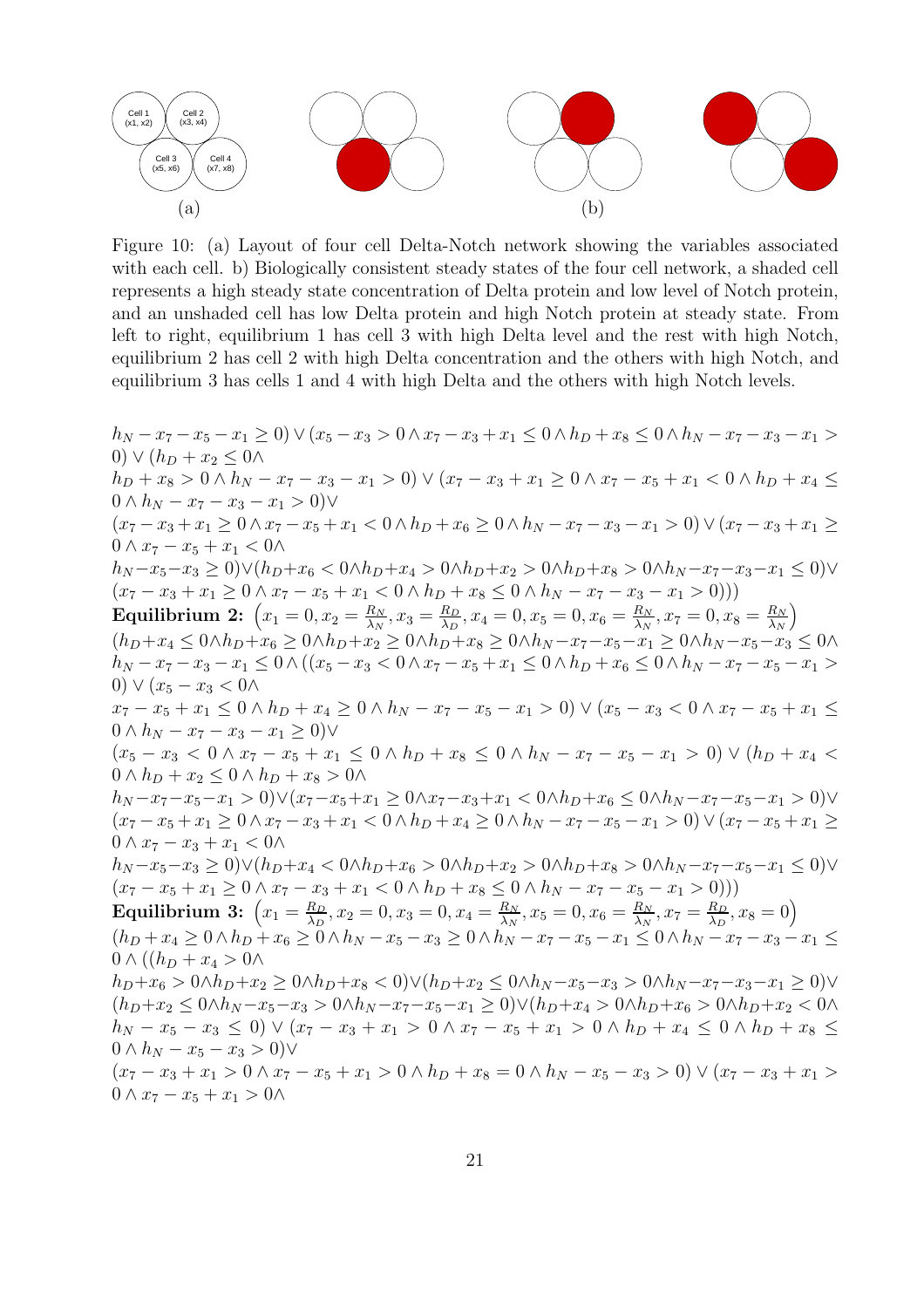$h_D + x_6 \le 0 \land h_D + x_8 \le 0 \land h_N - x_5 - x_3 > 0) \lor (h_D + x_2 \le 0 \land h_D + x_8 \ge 0 \land h_N - x_5 - x_3 > 0))$ **Biological Significance**

The results from the four cell computation are more difficult to interpret because of the larger number of inequalities describing the reachable sets and the higher dimension of the state space. By studying the reachable sets, the following inferences may be drawn: (a) The backward reachable sets from equilibria 1 and 2 strongly show the amplification of initial differences property of lateral inhibition. However, initial differences alone, in Delta and Notch protein concentrations between cells 2 and 3, do not ensure convergence to those two equilibria. The Delta and Notch proteins in cells 1 and 4 must also have appropriate initial concentrations to ensure convergence. The reason behind such strict conditions is that cells 2 and 3 are each in contact with all three other cells, thus even a low Delta concentration in each of the three neighbours sum up to a strong inhibitory signal. Hence initial conditions in all the cells strongly affect the steady state Delta concentration in those two cells. (b) The third equilibrium has a larger backward reachable set, primarily because cells 1 and 4 are in contact with only two cells and therefore the external signal has a relatively milder effect on their Delta production. In some cases the initial Notch concentration in cell 1 or cell 4 do not matter at all, provided certain other conditions are met.

### **6 Conclusion**

This paper documents an ongoing effort to utilize a mathematical modelling framework, hybrid automata theory, to model and analyse interesting biological signalling networks and deduce constraints on the symbolic parameters of the system that may be experimentally verifiable. Predictions are also made regarding the various initial conditions necessary for the model to reach one biologically observed steady state or the other. Moreover, the relation between biology and computation is symbiotic, in the sense that new mathematical analysis tools had to be developed to analyse the signalling network under study. The paper describes the development and implementation of a new partitioning algorithm, using Lie derivatives and iterative refinement by exact solutions where computable, to obtain discrete abstractions of piecewise affine autonomous hybrid automata with fully symbolic kinetic parameters. The discrete abstraction provides a substrate for computing under-approximations of backward reachable sets from the equilibria of these automata. The approximate reach set is then used, in the biological model, to determine initial conditions from which specific biologically observed steady states are reached.

The clear limitation of this approach is its computational complexity in the dimension of the continuous state. In this paper, results have been shown for a four cell network (eight continuous dimensions), and it is the authors' belief that the methods in this paper will be directly extensible to problems having twenty and higher dimensions in the continuous state [9] (corresponding to ten to twelve cell networks). Such extensions will be possible, and are reasonable, if the relatively inefficient QEPCAD [19] symbolic quantifier elimination tool is replaced with a more directed algorithm, such as that in [20]. To directly analyse large cell networks (thousands of cells), though, would require combining this type of smaller network analysis with methods that would allow one to decompose a large network into smaller, interacting units. In the Delta-Notch network, it has been noted that the number of biologically feasible equilibrium patterns grows polynomially with the size of the network,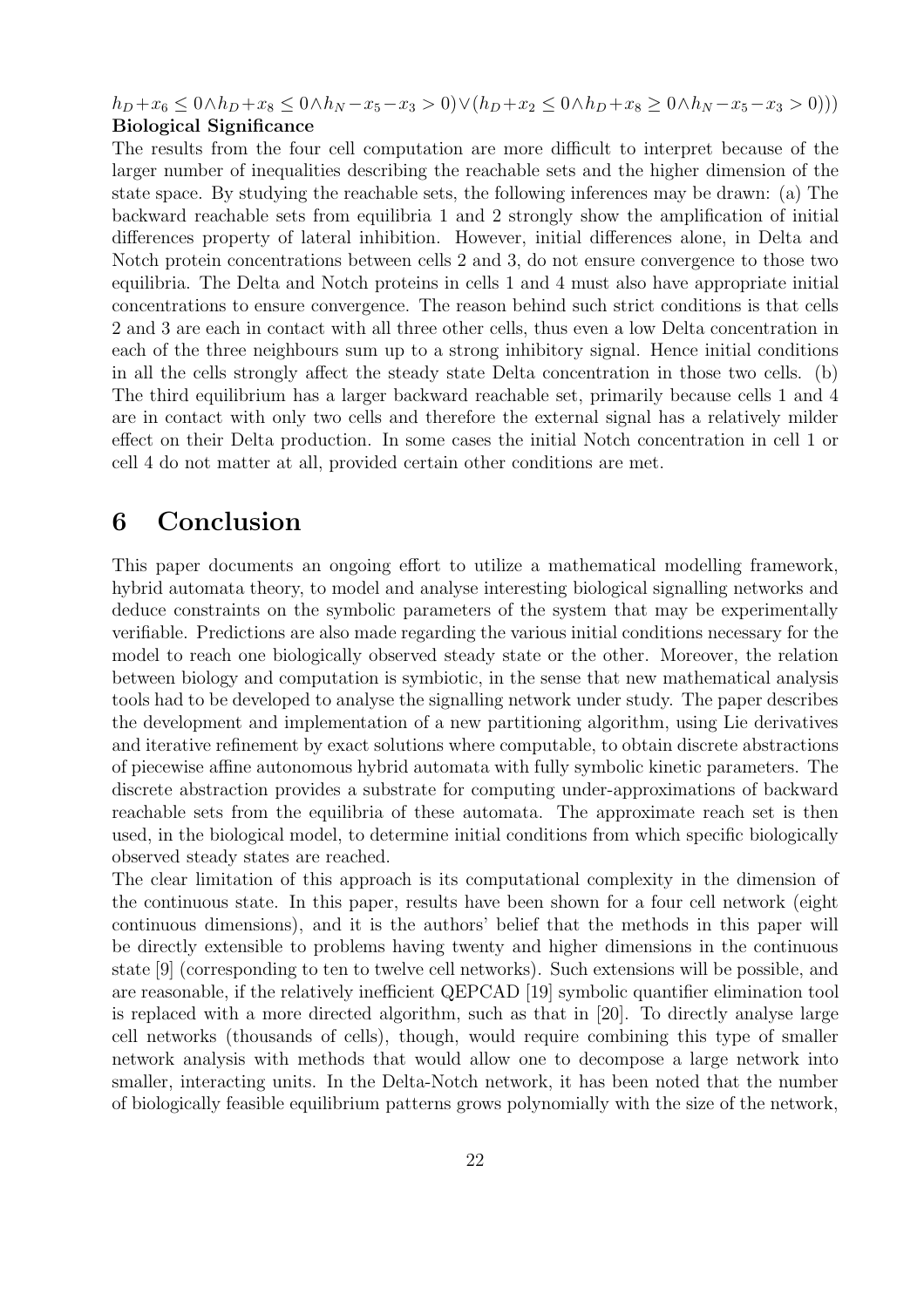and it may be possible to reconstruct all regular equilibrium patterns in a large network of cells by composing the possible equilibrium patterns for smaller (i.e. four, nine and sixteen) cell networks. For large cell networks, interpretation of the results also becomes challenging. The authors believe that this may be addressed using a query-based technique, i.e. instead of presenting the overall reachable set, the computational result can be "queried" for truths. From this analysis, new and interesting patterns of behaviour can emerge that would have not been easy to discern for a model with instantiated parameters.

#### **Acknowledgements**

The research presented in this paper was supported by the DARPA Biocomp program (grant number DAAD19-03-1-0373 from the Department of the Army).

# **References**

- [1] HENZINGER, T. A., HO, P. H. and WONG-TOI, H.: 'Hytech: A model checker for hybrid systems', Software Tools Tech. Transfer , 1997, **1**, pp. 110–122
- [2] PREUSSIG, J. and WONG-TOI, H.: 'A procedure for reachability analysis of rectangular automata'. Proc. Amer. Control Conf., 2000, Chicago, USA, pp. 1674–1678
- [3] ASARIN, E., DANG, T. and MALER, O.: 'd/dt: A verification tool for hybrid systems'. Proc. IEEE Conf. Decision Control, 2001, Orlando, USA, pp. 2893–2898
- [4] CHUTINAN, A. and KROGH, B. H.: 'Verification of infinite-state dynamic systems using approximate quotient transition systems', IEEE Trans. Autom. Control, 2001, **46(9)**, pp. 1401–1410
- [5] BEMPORAD, A., TORRISI, F. D. and MORARI, M.: 'Optimization-based verification and stability characterization of piecewise affine and hybrid systems', in KROGH, B. and LYNCH, N. (Eds.), 'Hybrid Systems: Computation and Control' (Springer Verlag, 2000), LNCS 1790, pp. 45–59
- [6] BOTCHKAREV, O. and TRIPAKIS, S.: 'Verification of hybrid systems with linear differential inclusions using ellipsoidal approximations', in KROGH, B. and LYNCH, N. (Eds.), 'Hybrid Systems: Computation and Control' (Springer Verlag, 2000), LNCS 1790, pp. 73–88
- [7] MITCHELL, I.: 'Application of level set methods to control and reachability problems in continuous and hybrid systems'. Ph. D. thesis, Stanford University, 2002
- [8] MITCHELL, I. and TOMLIN, C. J.: 'Overapproximating reachable sets by Hamilton-Jacobi projections', J. Symbolic Comput., 2003, **19(1-3)**, pp. 323–346
- [9] KVASNICA M., GRIEDER, P., BAOTIC, M. and MORARI, M.: 'Multi-parametric toolbox (MPT)', in ALUR, R. and PAPPAS, G. J. (Eds.), 'Hybrid Systems: Computation and Control' (Springer Verlag, 2004), LNCS 2993, pp. 448–462
- [10] DE JONG, H.: 'Modeling and simulation of genetic regulatory systems: A literature review', J. Comput. Biol., 2002, **9(1)**, pp. 69–105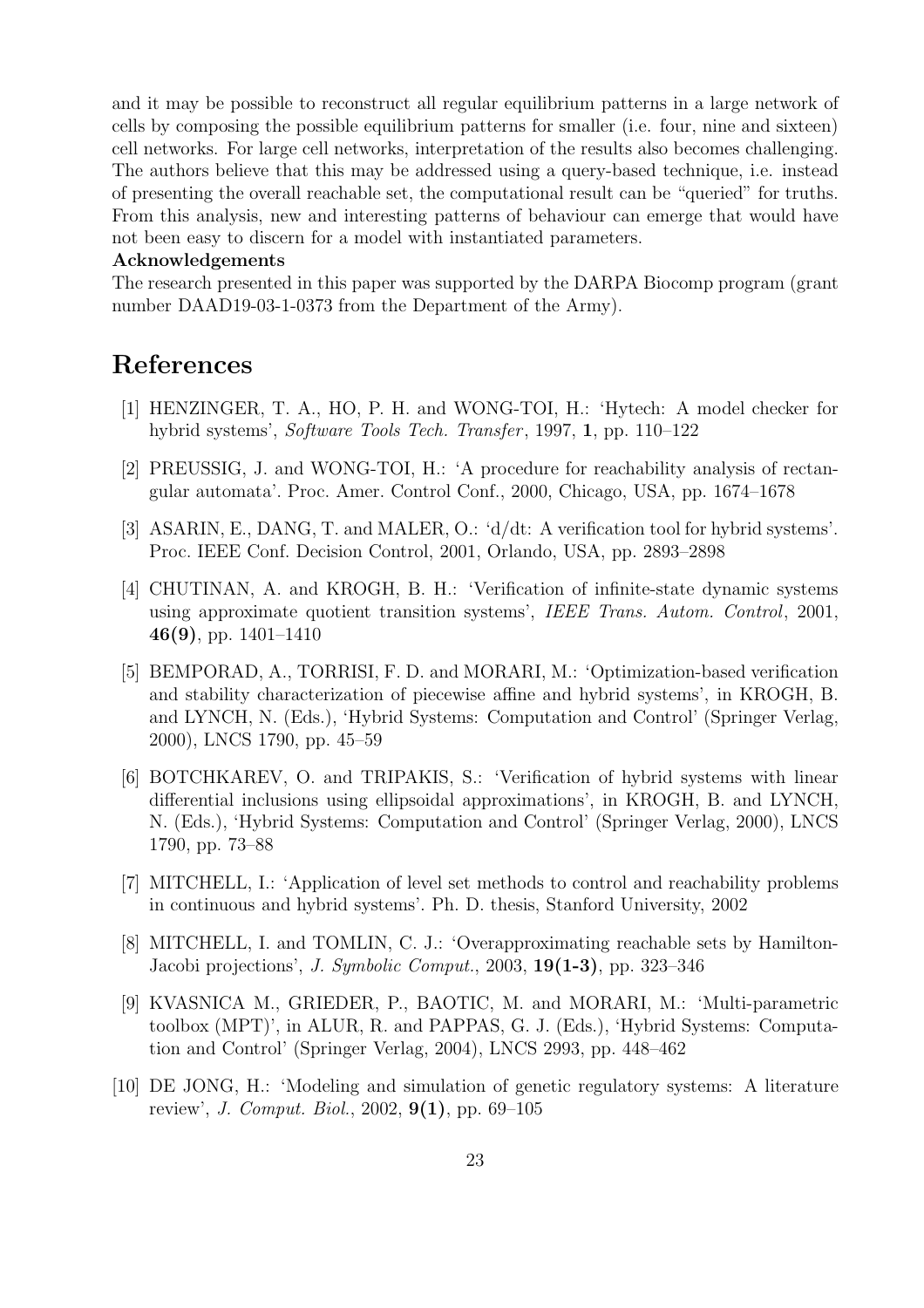- [11] KUIPERS, B. and RAMAMOORTHY, S.: 'Qualitative modelling and heterogeneous control of global systems behaviour', in TOMLIN, C. J. and GREENSTREET, M. (Eds.), 'Hybrid Systems: Computation and Control' (Springer Verlag, 2002), LNCS 2289, pp. 294–307
- [12] ALUR, R., DANG, T. and IVANCIC, F.: 'Reachability analysis of hybrid systems via predicate abstraction', in TOMLIN, C. J. and GREENSTREET, M. (Eds.), 'Hybrid Systems: Computation and Control' (Springer Verlag, 2002), LNCS 2289, pp. 35–48
- [13] GRAF, S. and H. SAÏDI: 'Construction of abstract state graphs with PVS'. Proc. 9th Int. Conf. Computer-Aided Verification, 1997, Haifa, Israel, LNCS 1254, pp. 72–83
- [14] TIWARI, A. and KHANNA, G.: 'Series of abstractions for hybrid automata', in TOM-LIN, C. J. and GREENSTREET, M. (Eds.), 'Hybrid Systems: Computation and Control' (Springer Verlag, 2002), LNCS 2289, pp. 465–478
- [15] GHOSH, R., TIWARI, A. and TOMLIN, C.: 'Automated symbolic reachability analysis; with application to Delta-notch signaling automata', in MALER, O. and PNUELI, A. (Eds.), 'Hybrid Systems: Computation and Control' (Springer Verlag, 2003), LNCS 2623, pp. 233–248
- [16] ALUR, R., HENZINGER, T., LAFFERRIERE, G. and PAPPAS, G. J.: 'Discrete abstractions of hybrid systems', Proc. IEEE, 2000, **88(7)**, pp. 971–984
- [17] MARNELLOS, G., DEBLANDRE, G. A., MJOLSNESS, E. and KINTNER, C.: 'Deltanotch lateral inhibitory patterning in the emergence of ciliated cells in Xenopus: Experimental observations and a gene network model'. Pacific Symp. Biocomp., 2000, Oahu, Hawaii, pp. 326–337
- [18] GHOSH, R. and TOMLIN, C. J.: 'Lateral inhibition through Delta-notch signaling: A piecewise affine hybrid model', in BENEDETTO, M. D. D. and SANGIOVANNI-VINCENTELLI, A. (Eds.), 'Hybrid Systems: Computation and Control' (Springer Verlag, 2001), LNCS 2034, pp. 232–246
- [19] HONG, H.: 'An improvement of the projection operator in cylindrical algebraic decomposition'. Proc. Int. Symp. Symbolic Algebraic Comp., 1990, Tokyo, Japan, pp. 261–264
- [20] CANNY, J.: 'Computing roadmaps of general semi-algebraic sets', Comput. J., 1993, **36(5)**, pp. 504–514

# **A Implementation**

The model abstraction software has been implemented in MATLAB and the symbolic and string manipulations are also done in MATLAB. Each state of the current partition iteration is stored in a data structure that stores the signs of the invariant polynomials defining the state, the continuous vector flow associated with the state, and a list of the predecessor and the successor states. However, since MATLAB does not have a decision procedure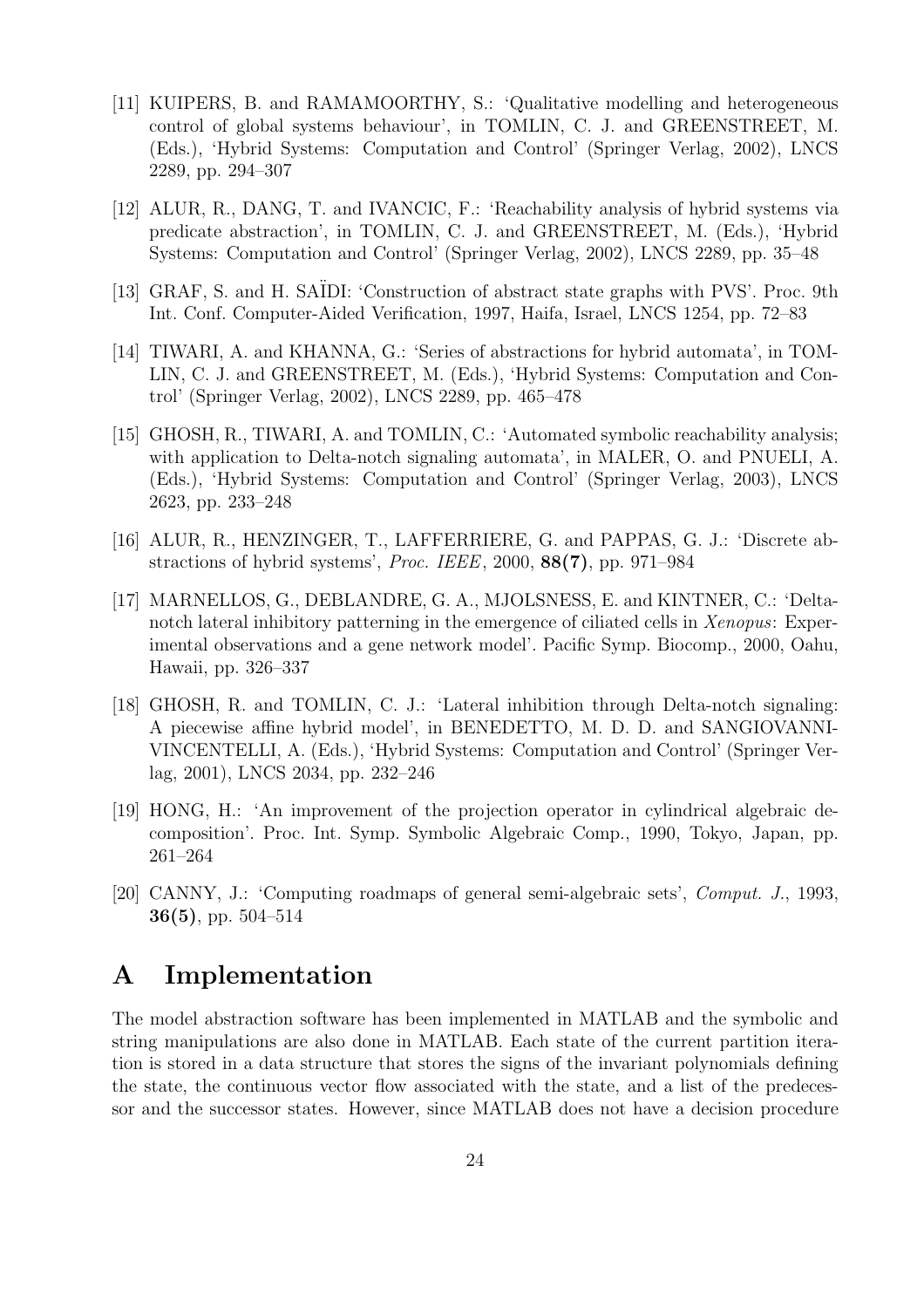subroutine, the decision procedure on the polynomials while checking transitions is done using QEPCAD[19]. To reduce computational load, MATLAB and QEPCAD run on separate computers and MATLAB communicates with QEPCAD through a TCP/IP socket every time a decision procedure run is required. The MATLAB program takes a canonical description of a hybrid system and parses it into states, invariants and associated continuous dynamics. For the first iteration, the program automatically computes the transition graph for the coarse initial partition. However, the iterative refinement procedure requires some manual analysis, as the MATLAB symbolic solver cannot always solve the differential equations for the new partitioning surface, which has to be done by hand. Then, the new states are added to the state vector and transitions are checked, if computable. Otherwise, the state cannot be partitioned farther, and is stored as is. Given below is an example of the input to the program, a portion of the definition of the hybrid automaton describing a two cell Delta-Notch system:

```
% Delta-Notch Signaling Hybrid Automaton
% Number of cells: 1x2
% Number of state variables: 4
% Number of discrete states: 16
Inv: -x2-hD < 0 / x3-hN < 0 / -x4-hD < 0 / x1-hN < 0x1dot = -1D*x1x2dot = -1N*x2x3dot = -1D*x3x4dot = -1N*x4.
Inv: -x2-hD < 0 / x3-hN < 0 / -x4-hD < 0 / x1-hN > = 0x1dot = -1D*x1x2dot = -1N*x2x3dot = -1D*x3x4dot = RN-1N*x4,
.
.
.
.
.
Inv: -x2-hD > = 0 / x3-hN > = 0 / -x4-hD < 0 / x1-hN > = 0x1\text{dot} = \text{RD}-1\text{D}*\text{v1}x2dot = RN-1N*x2x3dot = -1D*x3x4dot = RN-1N*x4,
Inv: -x2-hD >= 0 /\ x3-hN >= 0 /\ -x4-hD >= 0 /\ x1-hN < 0x1dot = RD-1D*x1x2dot = RN-1N*x2xdot = RD-1D*x3x4dot = -1N*x4,
Inv: -x2-hD > = 0 / x3-hN > = 0 / -x4-hD > = 0 / x1-hN > = 0x1dot = RD - 1D*x1x2dot = RN-1N*x2x3dot = RD-1D*x3x4dot = RN-1N*x4,
```
Each mode of the hybrid automaton is defined using invariant inequalities and the associated differential equations. For the two cell automaton abstraction, the algorithm starts with a coarse partition with 14 out 81 states that have more than one exit transition, and at the final iteration has 18 out 169 states that are unpartitionable. As shown in the histograms of Figure 11, the number of states with multiple transitions rises slightly, however, as a